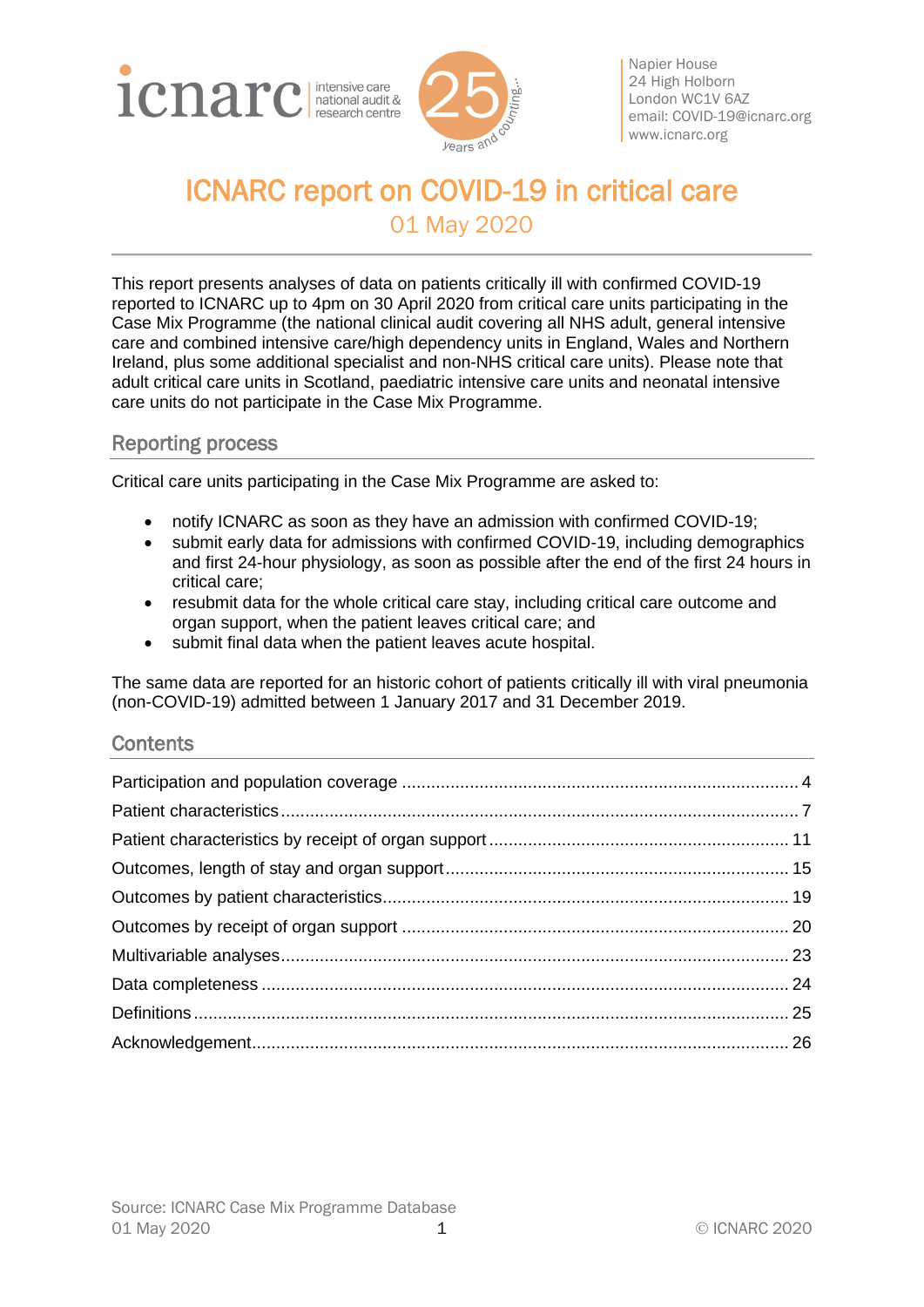# List of tables

| Table 1  |                                                                                      |
|----------|--------------------------------------------------------------------------------------|
| Table 2  | Patient characteristics: medical history and indicators of acute severity *  8       |
| Table 3  | Patient characteristics: demographics by receipt of respiratory support * 11         |
| Table 4  | Patient characteristics: medical history and indicators of acute severity by receipt |
|          |                                                                                      |
| Table 5  | Patient characteristics: demographics by receipt of renal support * 13               |
| Table 6  | Patient characteristics: medical history and indicators of acute severity by receipt |
|          |                                                                                      |
| Table 7  |                                                                                      |
| Table 8  |                                                                                      |
| Table 9  |                                                                                      |
| Table 10 | Outcome, length of stay and organ support by receipt of respiratory support * 22     |
|          |                                                                                      |
| Table 11 | Outcome, length of stay and organ support by receipt of renal support $*$ 23         |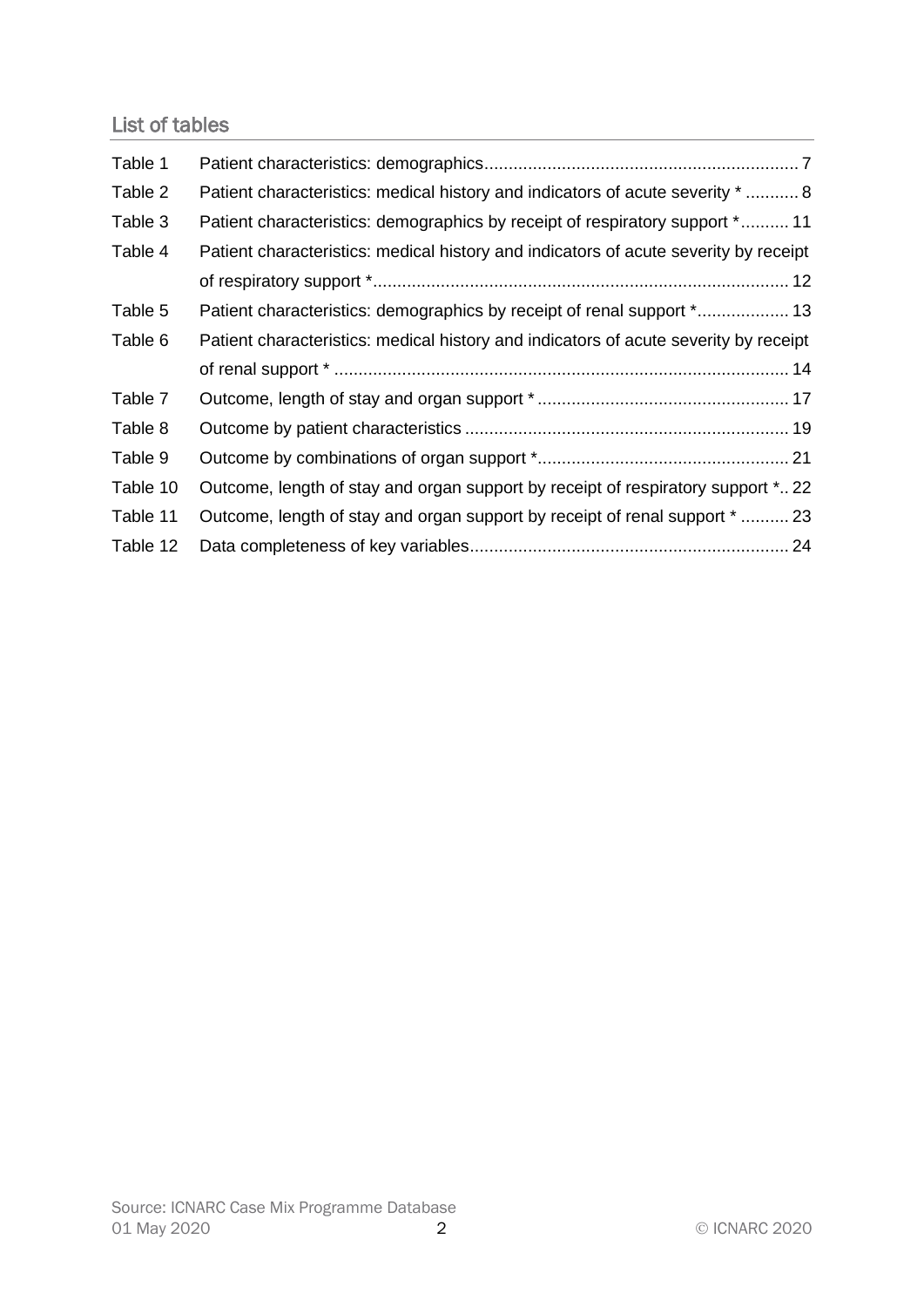# List of figures

| Figure 1  | Numbers of patients with data included in this report and outstanding * 4          |
|-----------|------------------------------------------------------------------------------------|
| Figure 2  | Number of new patients critically ill with confirmed COVID-19 by date of start of  |
|           |                                                                                    |
| Figure 3  | Cumulative number of patients critically ill with confirmed COVID-19 by date of    |
|           |                                                                                    |
| Figure 4  | Total number of patients critically ill with confirmed COVID-19 by date * 6        |
| Figure 5  | Number of admissions critically ill with confirmed COVID-19 by Critical Care       |
|           |                                                                                    |
| Figure 6  | Age and sex distribution of patients critically ill with confirmed COVID-19 9      |
| Figure 7  | Ethnicity distribution of patients critically ill with confirmed COVID-19 9        |
| Figure 8  | Index of Multiple Deprivation (IMD) * distribution of patients critically ill with |
|           |                                                                                    |
| Figure 9  | BMI distribution of patients critically ill with confirmed COVID-19 10             |
| Figure 10 |                                                                                    |
| Figure 11 | 30-day survival among patients with at least 24h data received 16                  |
| Figure 12 |                                                                                    |
| Figure 13 |                                                                                    |
| Figure 14 | 30-day survival by mechanical ventilation during the first 24 hours * 20           |

\* Please see individual notes for Tables/Figures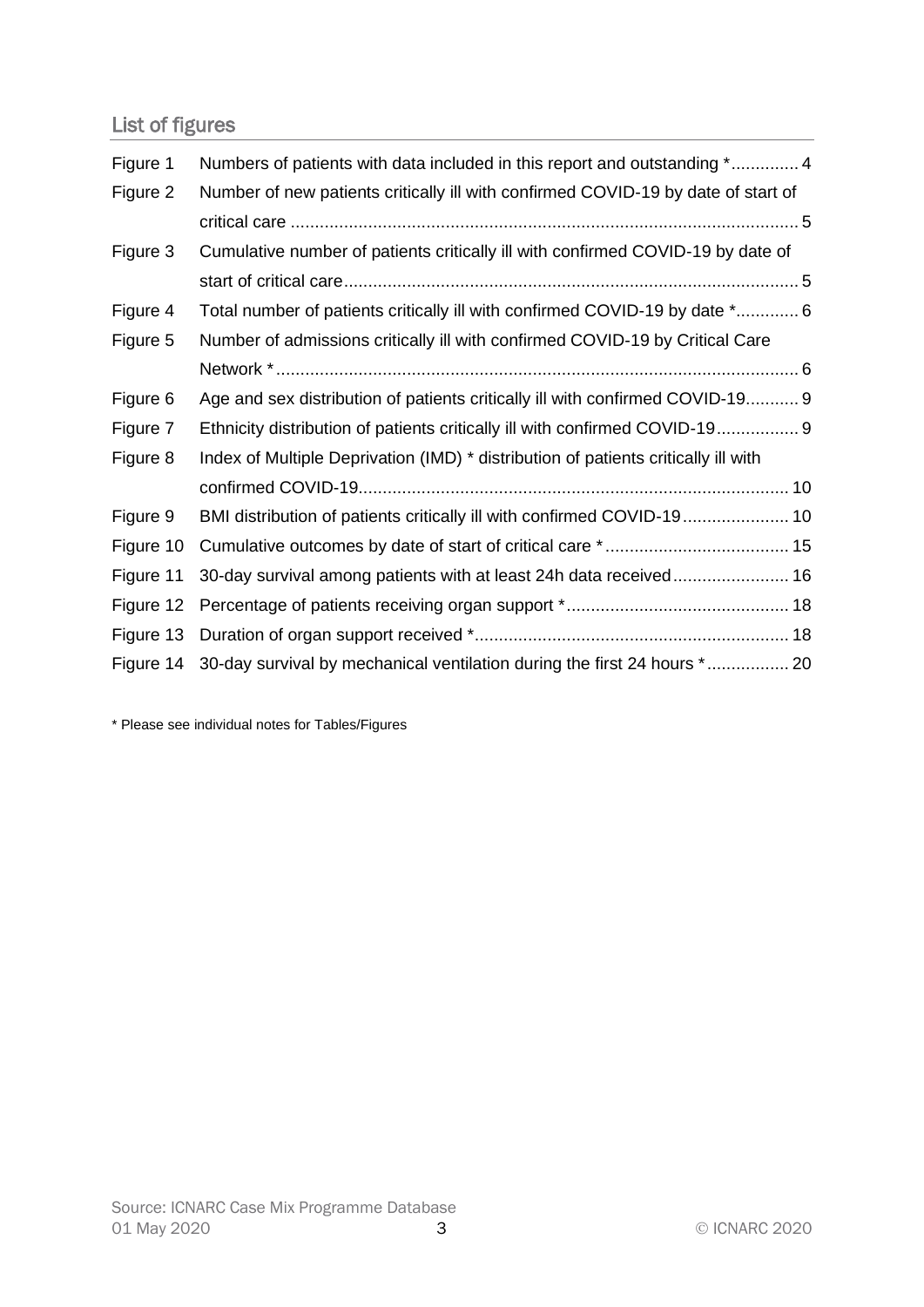# <span id="page-3-0"></span>Participation and population coverage

Critical care unit participation

| Total number of units:                    | 289 |
|-------------------------------------------|-----|
| Units with at least one patient notified: | 251 |
| Units with zero patients:                 | 34  |
| Units with uncertain participation:       | 4   |

#### Admissions to critical care

To date, ICNARC have been notified of 9801 admissions for critical care with confirmed COVID-19, either at or after the start of critical care, in England, Wales and Northern Ireland. Of these, early data covering the first 24 hours of critical care have been submitted to ICNARC for 8842 admissions for 7542 patients [\(Figure 1,](#page-3-1) [Figure 2](#page-4-0) and [Figure 3\)](#page-4-1). Of the 7542 patients, 5139 have outcomes reported and 2403 patients were last reported as still receiving critical care [\(Figure 4\)](#page-5-0). The largest numbers of patients (2172) are being managed by the three London Operational Delivery Networks [\(Figure 5\)](#page-5-1). Please note that [Figure 2,](#page-4-0) [Figure 3](#page-4-1) and [Figure 4](#page-5-0) are affected by a variable lag time for submission of data of about 1-3 days (shaded grey).



#### <span id="page-3-1"></span>**Figure 1 Numbers of patients with data included in this report and outstanding \***

\* Please note that 24-hour data are considered outstanding where ICNARC was notified of the admission at least 48 hours previously and outcome data are considered outstanding when at least 10 days have elapsed since the start of critical care.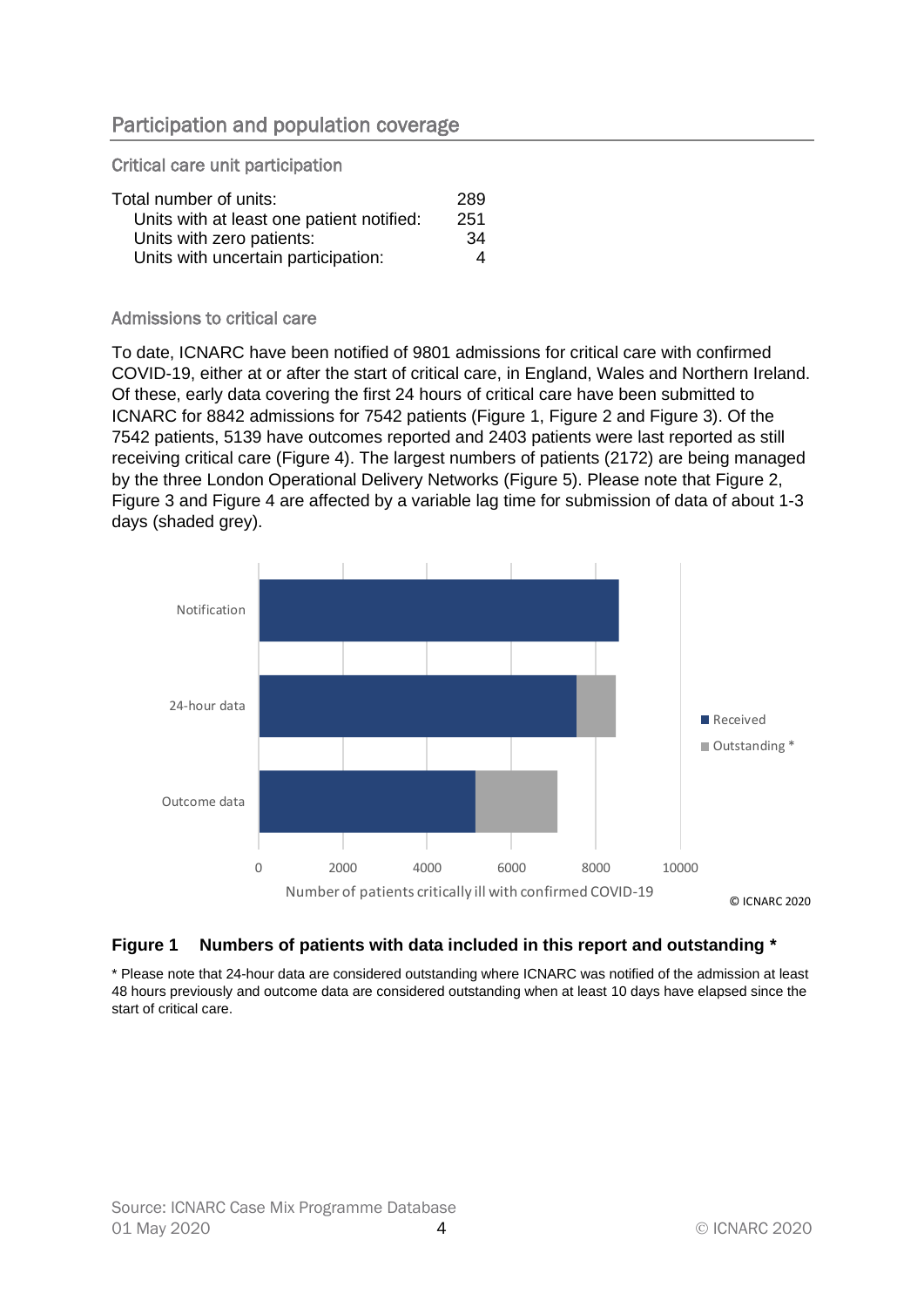

<span id="page-4-0"></span>**Figure 2 Number of new patients critically ill with confirmed COVID-19 by date of start of critical care**



<span id="page-4-1"></span>**Figure 3 Cumulative number of patients critically ill with confirmed COVID-19 by date of start of critical care**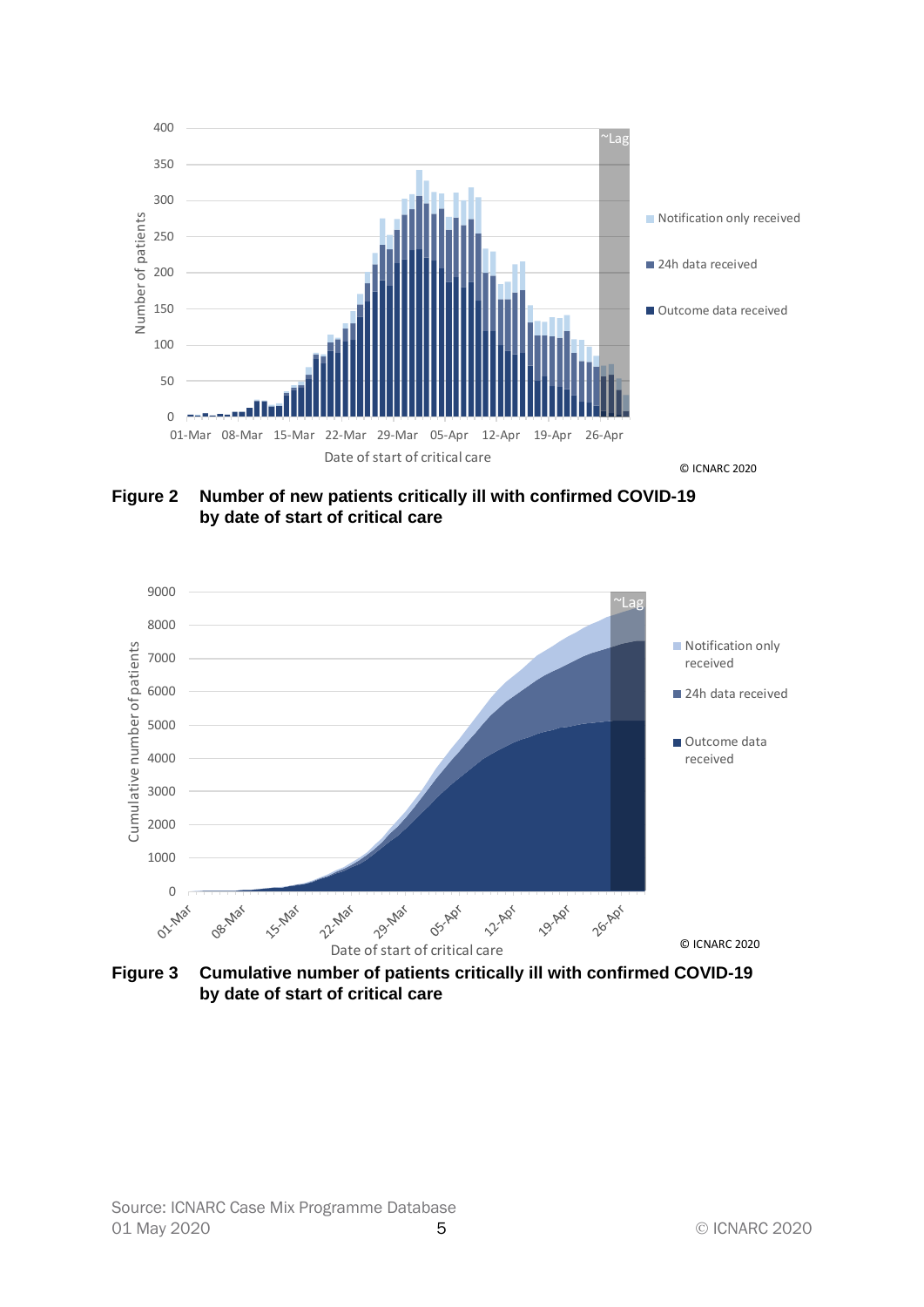

<span id="page-5-0"></span>

\* Please note that patients whose outcome data have not been received are assumed to remain in critical care as of 30 April 2020.



#### <span id="page-5-1"></span>**Figure 5 Number of admissions critically ill with confirmed COVID-19 by Critical Care Network \***

ODN: Organisational Delivery Network; CCN: Critical Care Network. \* Please note that this figure represents the number of admissions (i.e. includes transfers between units and readmissions) and NOT the number of patients.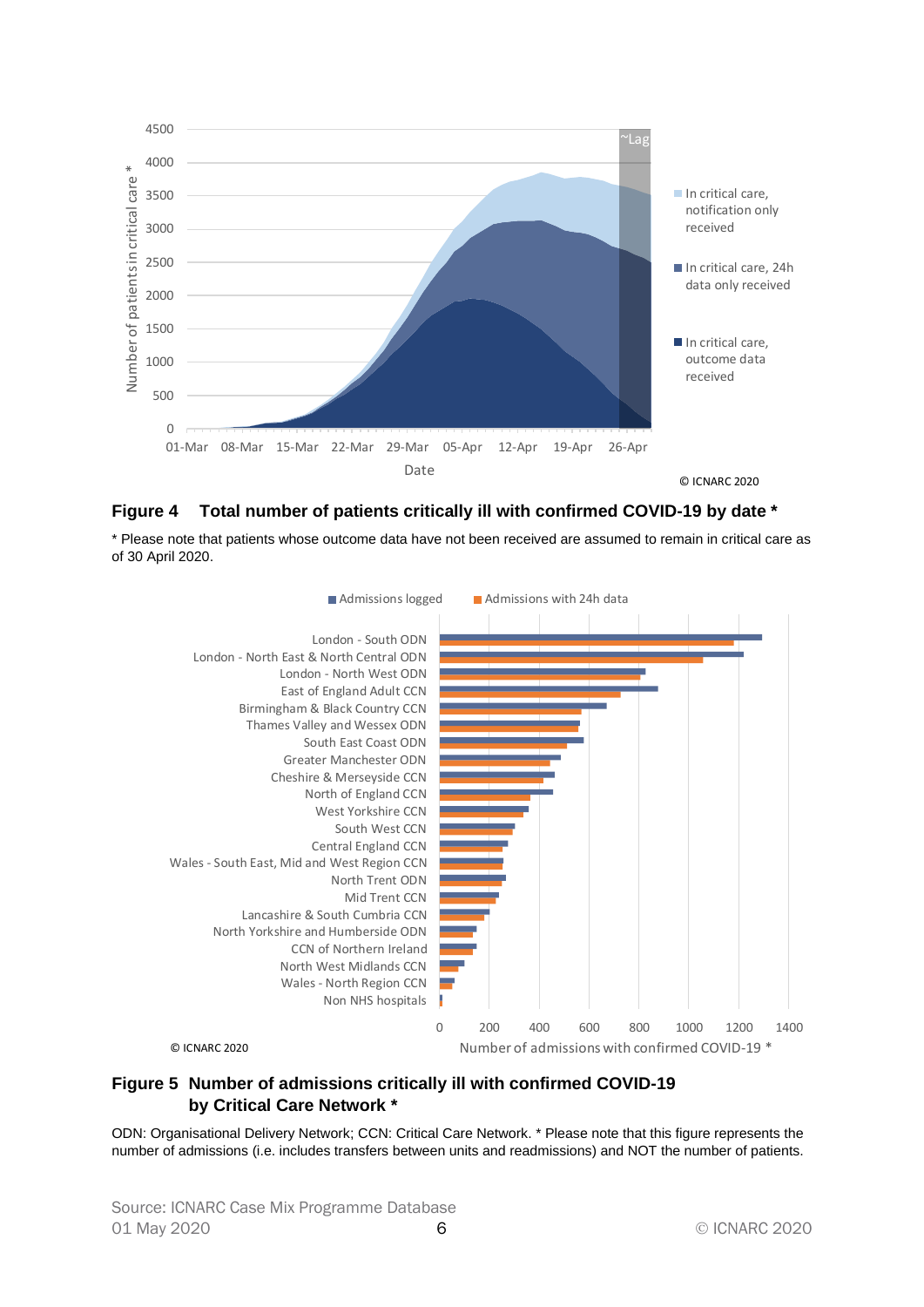# <span id="page-6-0"></span>Patient characteristics

Characteristics of patients critically ill with confirmed COVID-19 are summarised in [Table 1](#page-6-1) and [Table 2](#page-7-0) and compared with an historic cohort of patients critically ill with viral pneumonia (non-COVID-19) admitted between 1 January 2017 and 31 December 2019.

| <b>Demographics</b>                                                 | <b>Patients with</b><br>confirmed COVID-19<br>and 24h data<br>$(N=7542)$ | <b>Patients with viral</b><br>pneumonia<br>(non-COVID-19), 2017-19<br>$(N=5782)$ |
|---------------------------------------------------------------------|--------------------------------------------------------------------------|----------------------------------------------------------------------------------|
| Age at admission (years) [N=7537]                                   |                                                                          |                                                                                  |
| Mean (SD)                                                           | 59.3 (12.5)                                                              | 58.0 (17.4)                                                                      |
| Median (IQR)                                                        | 60 (52, 68)                                                              | 61 (48, 71)                                                                      |
| Sex, n (%) [N=7538]                                                 |                                                                          |                                                                                  |
| Female                                                              | 2149 (28.5)                                                              | 2641 (45.7)                                                                      |
| Male                                                                | 5389 (71.5)                                                              | 3141 (54.3)                                                                      |
| Currently or recently pregnant, n (% of females aged 16-49) [N=483] |                                                                          |                                                                                  |
| Currently pregnant                                                  | 20(4.2)                                                                  | 56 (7.4)                                                                         |
| Recently pregnant (within 6 weeks)                                  | 27(5.7)                                                                  | 29 (3.8)                                                                         |
| Not known to be pregnant                                            | 425 (90.0)                                                               | 674 (88.8)                                                                       |
| Ethnicity, n (%) [N=6770]                                           |                                                                          |                                                                                  |
| White                                                               | 4470 (66.0)                                                              | 4951 (88.4)                                                                      |
| Mixed                                                               | 111(1.6)                                                                 | 52 (0.9)                                                                         |
| Asian                                                               | 1043 (15.4)                                                              | 325(5.8)                                                                         |
| <b>Black</b>                                                        | 698 (10.3)                                                               | 155(2.8)                                                                         |
| Other                                                               | 448 (6.6)                                                                | 117(2.1)                                                                         |
| Index of Multiple Deprivation (IMD) quintile *, n (%) [N=7319]      |                                                                          |                                                                                  |
| 1 (least deprived)                                                  | 1061 (14.5)                                                              | 873 (15.3)                                                                       |
| $\overline{2}$                                                      | 1160 (15.8)                                                              | 999 (17.5)                                                                       |
| 3                                                                   | 1431 (19.6)                                                              | 1115 (19.5)                                                                      |
| $\overline{4}$                                                      | 1828 (25.0)                                                              | 1232 (21.6)                                                                      |
| 5 (most deprived)                                                   | 1839 (25.1)                                                              | 1489 (26.1)                                                                      |
| Body mass index *, n (%) [N=6829]                                   |                                                                          |                                                                                  |
| < 18.5                                                              | 44 (0.6)                                                                 | 310(5.5)                                                                         |
| $18.5 - 25$                                                         | 1779 (26.1)                                                              | 1933 (34.2)                                                                      |
| $25 - 30$                                                           | 2356 (34.5)                                                              | 1691 (29.9)                                                                      |
| $30 - 40$                                                           | 2150 (31.5)                                                              | 1330 (23.5)                                                                      |
| $40+$                                                               | 500 (7.3)                                                                | 394 (7.0)                                                                        |

### <span id="page-6-1"></span>**Table 1 Patient characteristics: demographics**

\* Please see Definitions on pag[e 25.](#page-24-0)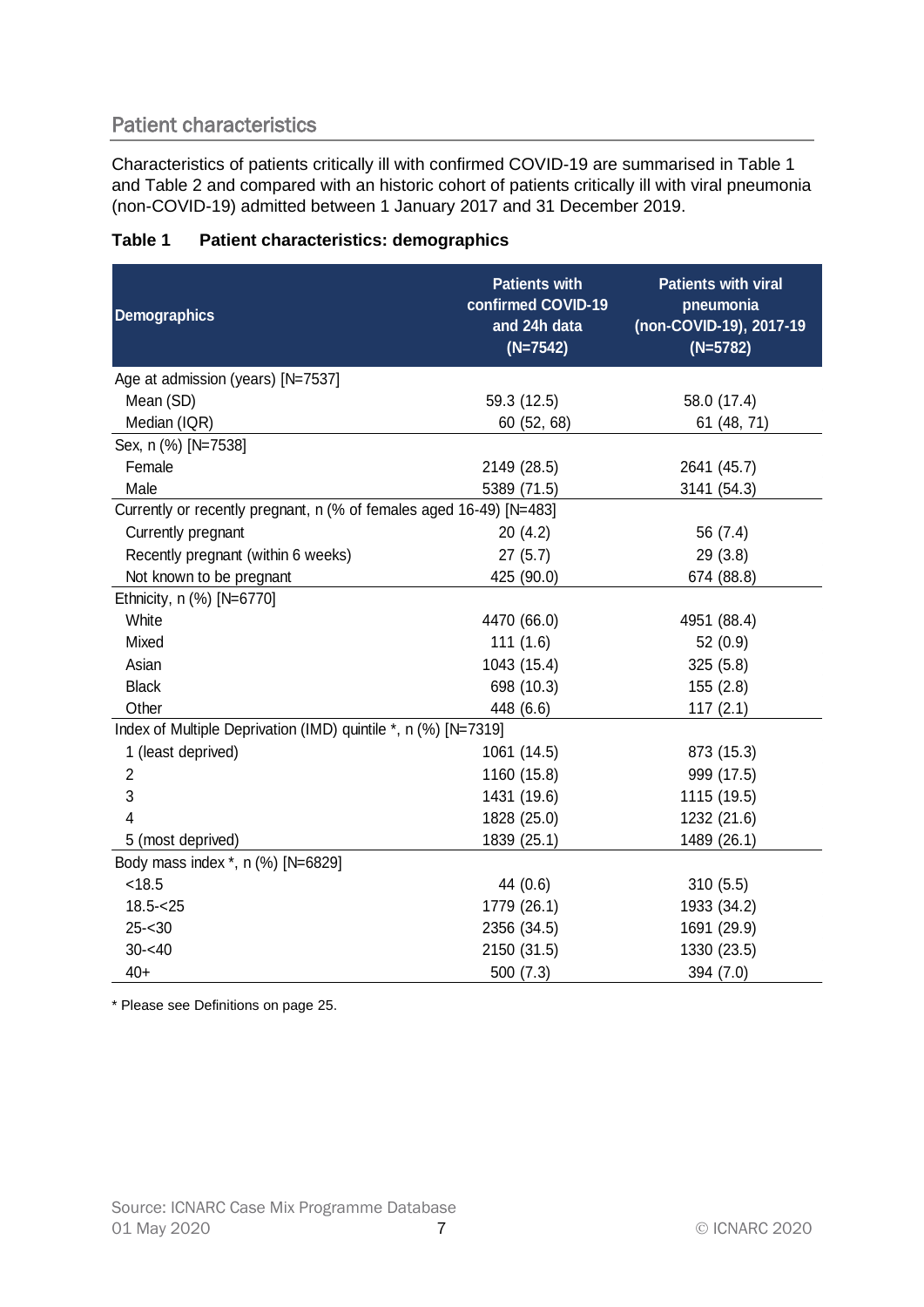| <b>Medical history</b>                                                      | <b>Patients with</b><br>confirmed COVID-19<br>and 24h data<br>$(N=7542)$ | <b>Patients with viral</b><br>pneumonia<br>(non-COVID-19), 2017-19<br>$(N=5782)$ |
|-----------------------------------------------------------------------------|--------------------------------------------------------------------------|----------------------------------------------------------------------------------|
| Dependency prior to admission to acute hospital, n (%) [N=7135]             |                                                                          |                                                                                  |
| Able to live without assistance in daily activities                         | 6572 (92.1)                                                              | 4244 (73.6)                                                                      |
| Some assistance with daily activities                                       | 545 (7.6)                                                                | 1392 (24.1)                                                                      |
| Total assistance with all daily activities                                  | 18(0.3)                                                                  | 134(2.3)                                                                         |
| Very severe comorbidities *, n (%) [N=7241]                                 |                                                                          |                                                                                  |
| Cardiovascular                                                              | 28(0.4)                                                                  | 78 (1.4)                                                                         |
| Respiratory                                                                 | 60(0.8)                                                                  | 295 (5.1)                                                                        |
| Renal                                                                       | 117(1.6)                                                                 | 120(2.1)                                                                         |
| Liver                                                                       | 17(0.2)                                                                  | 54 (0.9)                                                                         |
| Metastatic disease                                                          | 24(0.3)                                                                  | 68 (1.2)                                                                         |
| Haematological malignancy                                                   | 106(1.5)                                                                 | 268 (4.6)                                                                        |
| Immunocompromise                                                            | 217(3.0)                                                                 | 503(8.7)                                                                         |
| Prior hospital length of stay [N=7524]                                      |                                                                          |                                                                                  |
| Mean (SD)                                                                   | 2.4(6.7)                                                                 | 3.1(13.4)                                                                        |
| Median (IQR)                                                                | 1(0, 3)                                                                  | 1(0, 2)                                                                          |
| CPR within previous 24h, n (%) [N=7394]                                     |                                                                          |                                                                                  |
| In the community                                                            | 34(0.5)                                                                  | 21(0.4)                                                                          |
| In hospital                                                                 | 39(0.5)                                                                  | 85 (1.5)                                                                         |
| Indicator of acute severity                                                 |                                                                          |                                                                                  |
| Mechanically ventilated within first 24h <sup>*</sup> , n (%)<br>$[N=6880]$ | 4522 (65.7)                                                              | 2482 (43.0)                                                                      |
| APACHE II Score [N=7142]                                                    |                                                                          |                                                                                  |
| Mean (SD)                                                                   | 14.7(5.3)                                                                | 17.2(6.3)                                                                        |
| Median (IQR)                                                                | 14 (11, 18)                                                              | 17 (13, 21)                                                                      |
| PaO2/FiO2 ratio † (kPa), median (IQR) [N=6677]                              | 16.0 (11.3, 22.0)                                                        | 18.0 (11.6, 26.4)                                                                |
| PaO2/FiO2 ratio †, n (%) [N=6677]                                           |                                                                          |                                                                                  |
| $<$ 13.3 kPa ( $<$ 100 mmHg)                                                | 2412 (36.1)                                                              | 1819 (33.3)                                                                      |
| 13.3-26.6 kPa (100-200 mmHg)                                                | 3334 (49.9)                                                              | 2318 (42.4)                                                                      |
| $≥ 26.7$ kPa (≥ 200 mmHg)                                                   | 931 (13.9)                                                               | 1328 (24.3)                                                                      |

# <span id="page-7-0"></span>**Table 2 Patient characteristics: medical history and indicators of acute severity \***

\* Please see Definitions on pag[e 25.](#page-24-0) Indices of acute severity are based on data from the first 24 hours of critical care. † Derived from the arterial blood gas with the lowest PaO<sub>2</sub> during the first 24 hours of critical care.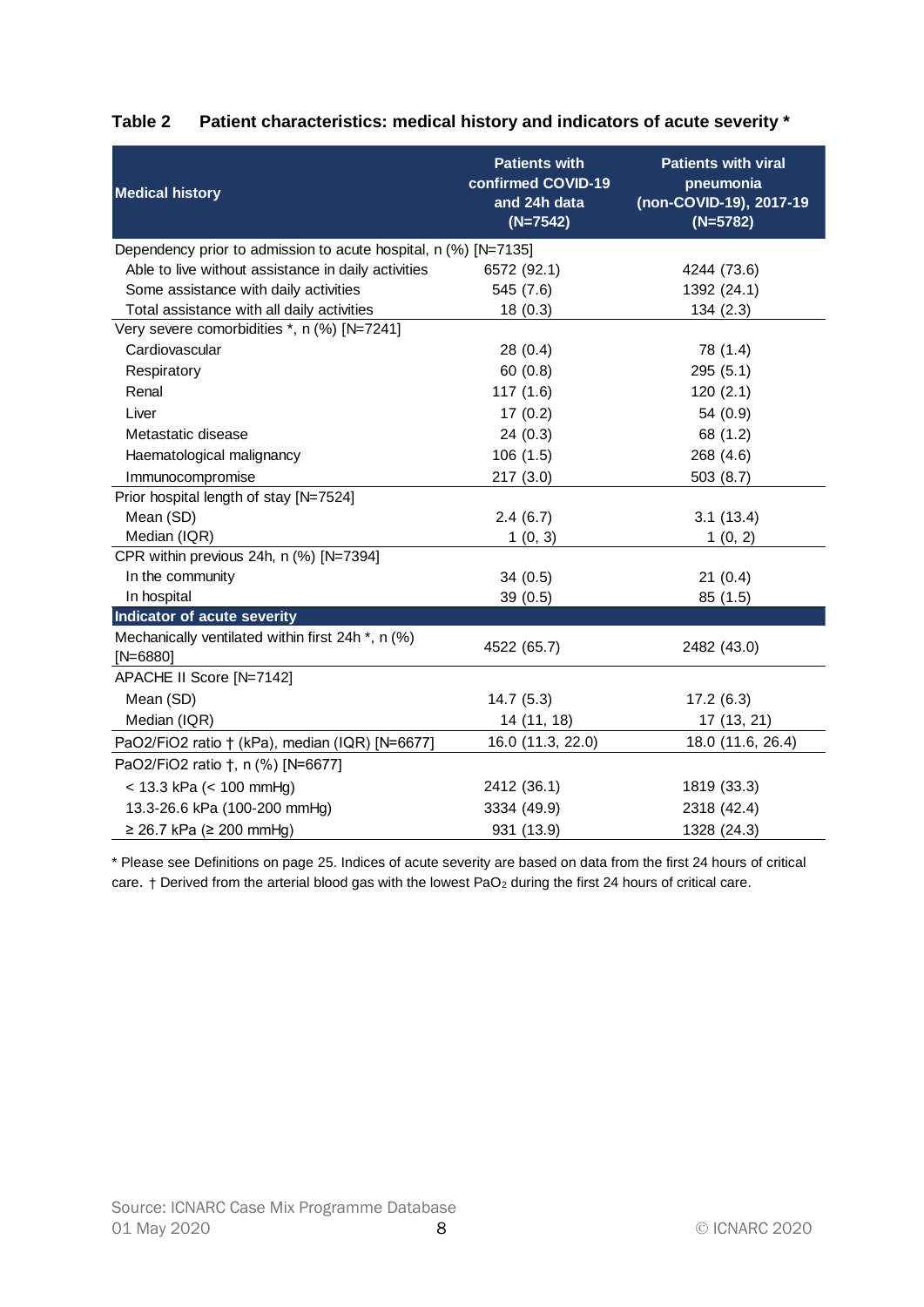The distribution of age and sex is presented in [Figure 6.](#page-8-0) The distribution of ethnicity, matched on 2011 census ward for location of patients critically ill with COVID-19, is presented in [Figure 7.](#page-8-1)



<span id="page-8-0"></span>**Figure 6 Age and sex distribution of patients critically ill with confirmed COVID-19**



<span id="page-8-1"></span>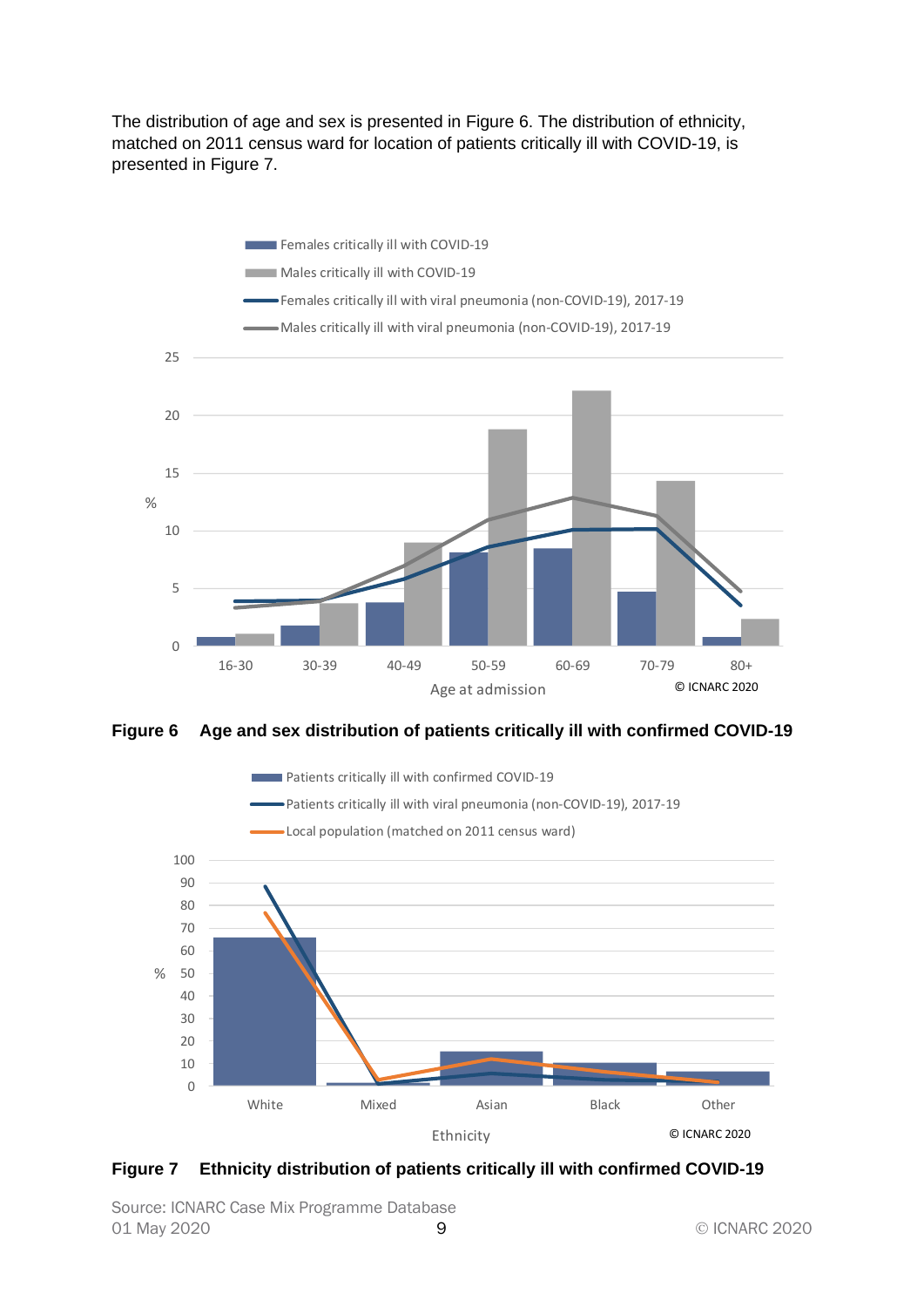The distribution of Index of Multiple Deprivation (IMD) is presented in [Figure 8.](#page-9-0) The distribution of body mass index (BMI), compared with an age- and sex-matched population (from the Health Survey for England 2018), is presented in [Figure 9.](#page-9-1)



# <span id="page-9-0"></span>**Figure 8 Index of Multiple Deprivation (IMD) \* distribution of patients critically ill with confirmed COVID-19**

\* Please see Definitions on pag[e 25.](#page-24-0)



<span id="page-9-1"></span>**Figure 9 BMI distribution of patients critically ill with confirmed COVID-19**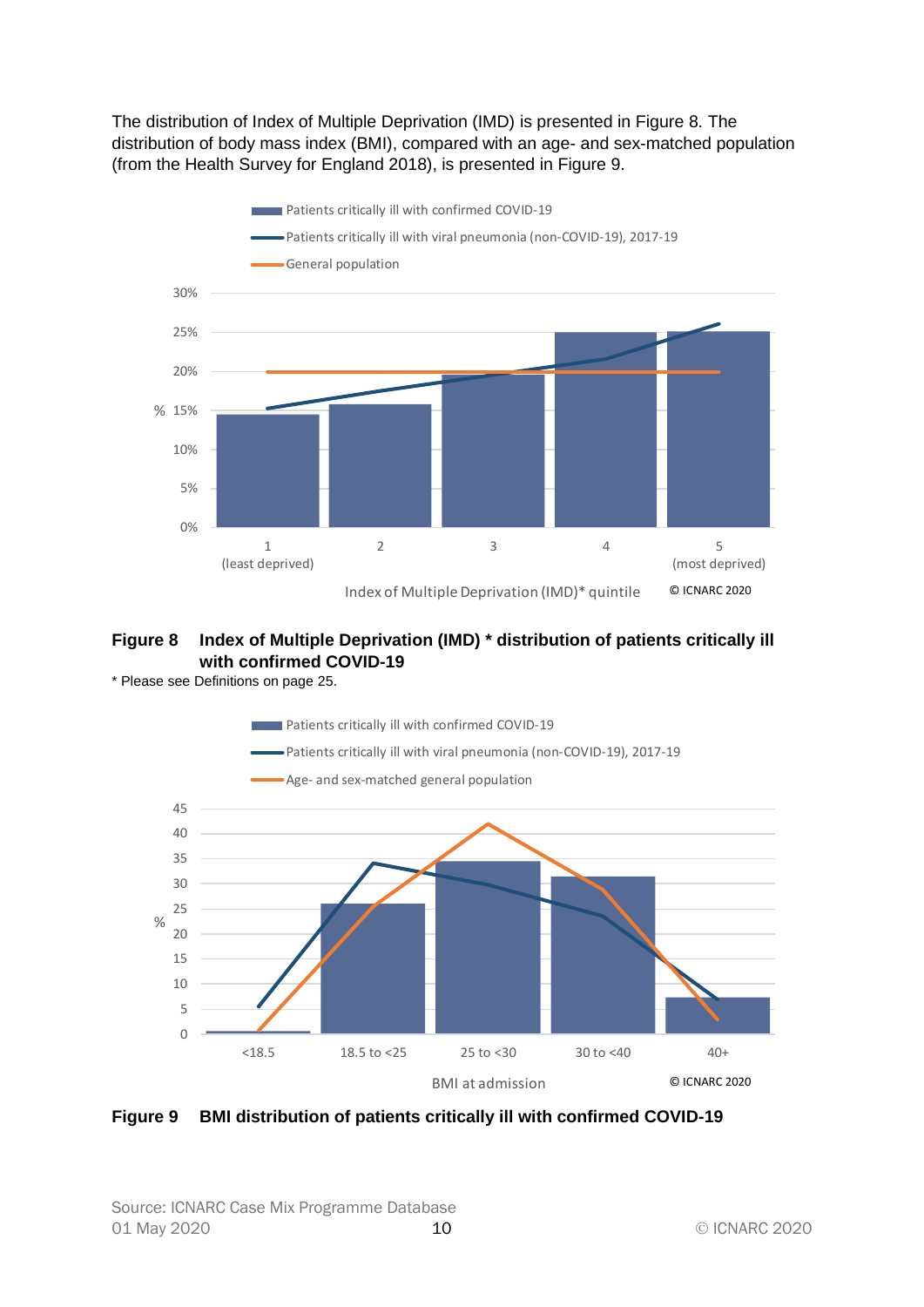# <span id="page-10-0"></span>Patient characteristics by receipt of organ support

Characteristics of patients critically ill with confirmed COVID-19 who received advanced respiratory support at any point during critical care and those who received basic respiratory support only are summarised in [Table 3](#page-10-1) and Table 4. Characteristics of patients critically ill with confirmed COVID-19 who received renal support at any point during critical care and those who did not receive renal support are summarised in [Table 5](#page-12-0) and [Table 6.](#page-13-0) Most patients who received renal support (94.8%) also received advanced respiratory support.

| <b>Demographics</b>                                                 | <b>Patients receiving</b><br><b>support</b><br>$(N=3508)$ | <b>Patients receiving</b><br>advanced respiratory only basic respiratory<br><b>support</b><br>$(N=1360)$ |
|---------------------------------------------------------------------|-----------------------------------------------------------|----------------------------------------------------------------------------------------------------------|
| Age at admission (years) [N=4866]                                   |                                                           |                                                                                                          |
| Mean (SD)                                                           | 60.5 (12.3)                                               | 59.7 (14.0)                                                                                              |
| Median (IQR)                                                        | 62 (53, 70)                                               | 60 (50, 70)                                                                                              |
| Sex, n (%) [N=4866]                                                 |                                                           |                                                                                                          |
| Female                                                              | 967 (27.6)                                                | 433 (31.8)                                                                                               |
| Male                                                                | 2539 (72.4)                                               | 927 (68.2)                                                                                               |
| Currently or recently pregnant, n (% of females aged 16-49) [N=314] |                                                           |                                                                                                          |
| Currently pregnant                                                  | 7(3.5)                                                    | 6(5.4)                                                                                                   |
| Recently pregnant (within 6 weeks)                                  | 14(7.0)                                                   | 4(3.6)                                                                                                   |
| Not known to be pregnant                                            | 180 (89.6)                                                | 102(91.1)                                                                                                |
| Ethnicity, n (%) [N=4445]                                           |                                                           |                                                                                                          |
| White                                                               | 2077 (65.2)                                               | 947 (75.2)                                                                                               |
| Mixed                                                               | 50(1.6)                                                   | 19 (1.5)                                                                                                 |
| Asian                                                               | 485 (15.2)                                                | 154 (12.2)                                                                                               |
| <b>Black</b>                                                        | 358 (11.2)                                                | 84 (6.7)                                                                                                 |
| Other                                                               | 215(6.8)                                                  | 56 (4.4)                                                                                                 |
| Index of Multiple Deprivation (IMD) quintile *, n (%) [N=4717]      |                                                           |                                                                                                          |
| 1 (least deprived)                                                  | 492 (14.5)                                                | 227 (17.2)                                                                                               |
| $\overline{2}$                                                      | 538 (15.9)                                                | 221 (16.7)                                                                                               |
| 3                                                                   | 646 (19.0)                                                | 261 (19.7)                                                                                               |
| 4                                                                   | 858 (25.3)                                                | 280 (21.2)                                                                                               |
| 5 (most deprived)                                                   | 860 (25.3)                                                | 334 (25.2)                                                                                               |
| Body mass index *, n (%) [N=4513]                                   |                                                           |                                                                                                          |
| < 18.5                                                              | 18(0.6)                                                   | 13(1.0)                                                                                                  |
| $18.5 - 25$                                                         | 803 (24.6)                                                | 318 (25.5)                                                                                               |
| $25 - 30$                                                           | 1170 (35.8)                                               | 445 (35.6)                                                                                               |
| $30 - 40$                                                           | 1025 (31.4)                                               | 361 (28.9)                                                                                               |
| $40+$                                                               | 248 (7.6)                                                 | 112(9.0)                                                                                                 |

### <span id="page-10-1"></span>**Table 3 Patient characteristics: demographics by receipt of respiratory support \***

\* Please see Definitions on page [25.](#page-24-0) Patients receiving no respiratory support excluded due to small numbers.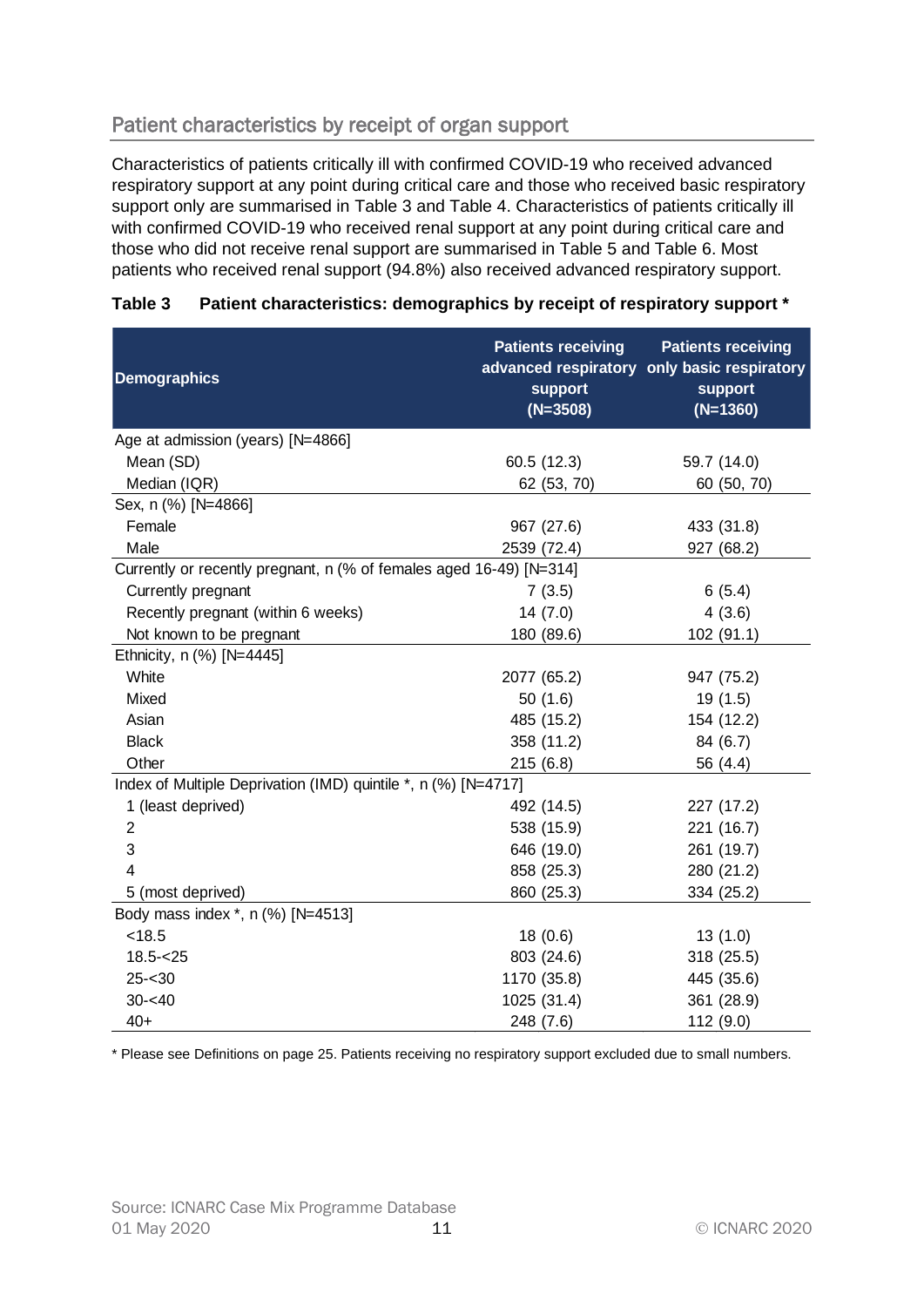| <b>Medical history</b>                                                      | <b>Patients receiving</b><br>support<br>$(N=3508)$ | <b>Patients receiving</b><br>advanced respiratory only basic respiratory<br>support<br>$(N=1360)$ |
|-----------------------------------------------------------------------------|----------------------------------------------------|---------------------------------------------------------------------------------------------------|
| Dependency prior to admission to acute hospital, n (%) [N=4742]             |                                                    |                                                                                                   |
| Able to live without assistance in daily activities                         | 3156 (92.5)                                        | 1157 (87.1)                                                                                       |
| Some assistance with daily activities                                       | 251(7.4)                                           | 165 (12.4)                                                                                        |
| Total assistance with all daily activities                                  | 6(0.2)                                             | 7(0.5)                                                                                            |
| Very severe comorbidities *, n (%) [N=4765]                                 |                                                    |                                                                                                   |
| Cardiovascular                                                              | 12(0.3)                                            | 10(0.8)                                                                                           |
| Respiratory                                                                 | 26(0.8)                                            | 24(1.8)                                                                                           |
| Renal                                                                       | 40(1.2)                                            | 36(2.7)                                                                                           |
| Liver                                                                       | 10(0.3)                                            | 4(0.3)                                                                                            |
| Metastatic disease                                                          | 8(0.2)                                             | 8(0.6)                                                                                            |
| Haematological malignancy                                                   | 33(1.0)                                            | 33(2.5)                                                                                           |
| Immunocompromise                                                            | 83(2.4)                                            | 64 (4.8)                                                                                          |
| Prior hospital length of stay [N=4864]                                      |                                                    |                                                                                                   |
| Mean (SD)                                                                   | 2.1(7.0)                                           | 2.8(7.9)                                                                                          |
| Median (IQR)                                                                | 1(0, 2)                                            | 1(0, 3)                                                                                           |
| CPR within previous 24h, n (%) [N=4848]                                     |                                                    |                                                                                                   |
| In the community                                                            | 24(0.3)                                            | 3(0.2)                                                                                            |
| In hospital                                                                 | 31(0.4)                                            | 2(0.1)                                                                                            |
| <b>Indicator of acute severity</b>                                          |                                                    |                                                                                                   |
| Mechanically ventilated within first 24h <sup>*</sup> , n (%)<br>$[N=4660]$ | 2837 (84.4)                                        |                                                                                                   |
| APACHE II Score [N=4754]                                                    |                                                    |                                                                                                   |
| Mean (SD)                                                                   | 15.4(5.2)                                          | 13.7(5.2)                                                                                         |
| Median (IQR)                                                                | 15 (12, 18)                                        | 13 (10, 17)                                                                                       |
| PaO2/FiO2 ratio † (kPa), median (IQR) [N=4497]                              | 15.4 (11.0, 21.5)                                  | 17.8 (12.8, 23.9)                                                                                 |
| PaO2/FiO2 ratio +, n(%) [N=4497]                                            |                                                    |                                                                                                   |
| $<$ 13.3 kPa ( $<$ 100 mmHg)                                                | 1278 (38.1)                                        | 323 (28.2)                                                                                        |
| 13.3-26.6 kPa (100-200 mmHg)                                                | 1626 (48.5)                                        | 634 (55.4)                                                                                        |
| $≥ 26.7$ kPa ( $≥ 200$ mmHg)                                                | 449 (13.4)                                         | 187 (16.3)                                                                                        |

### <span id="page-11-0"></span>**Table 4 Patient characteristics: medical history and indicators of acute severity by receipt of respiratory support \***

\* Please see Definitions on pag[e 25.](#page-24-0) Patients receiving no respiratory support excluded due to small numbers. Indicators of acute severity are based on data from the first 24 hours of critical care. † Derived from the arterial blood gas with the lowest PaO<sub>2</sub> from the first 24 hours of critical care.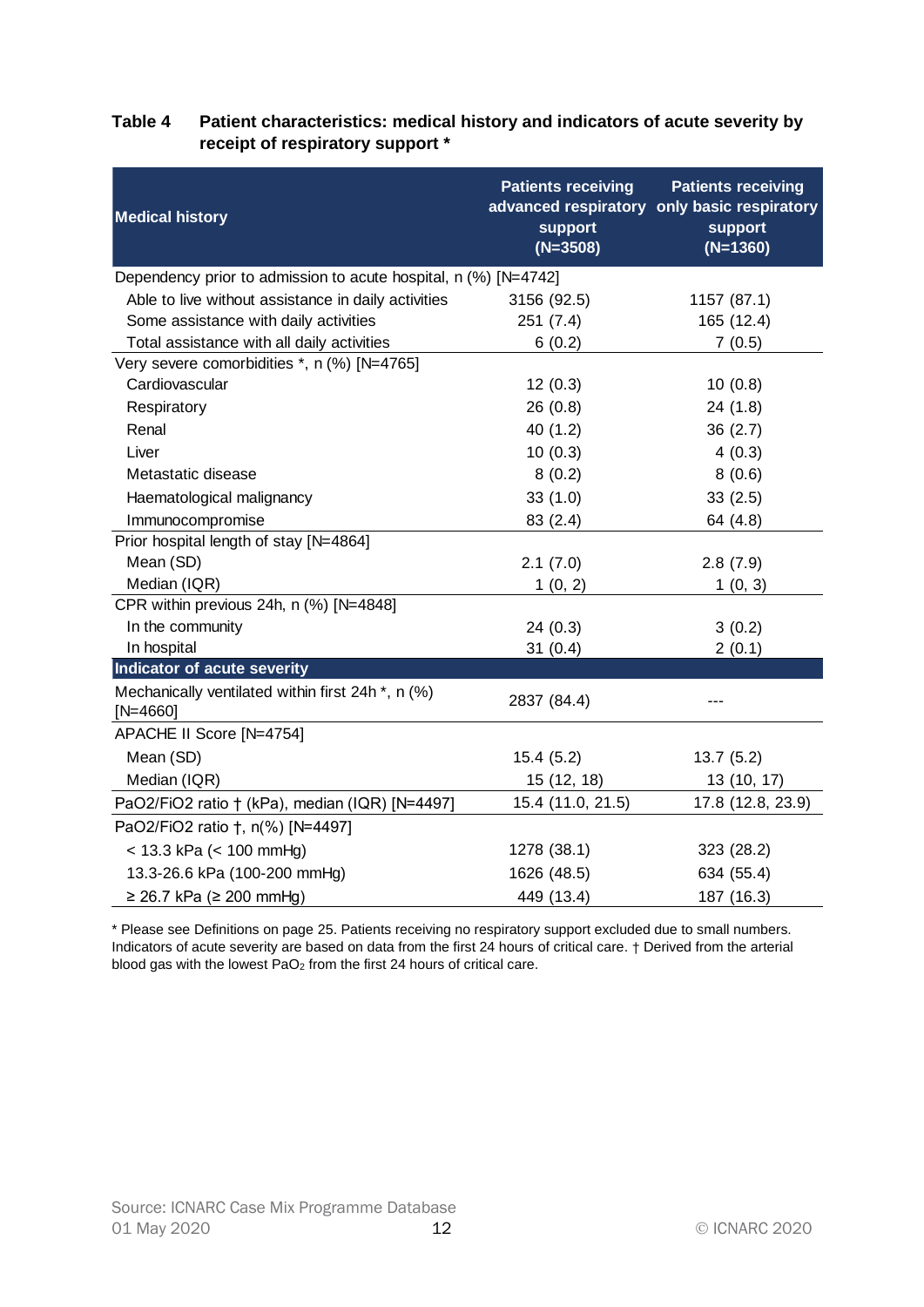| <b>Demographics</b>                                                 | <b>Patients receiving any</b><br>renal support<br>$(N=1163)$ | <b>Patients not receiving</b><br>any renal support<br>$(N=3864)$ |
|---------------------------------------------------------------------|--------------------------------------------------------------|------------------------------------------------------------------|
| Age at admission (years) [N=5025]                                   |                                                              |                                                                  |
| Mean (SD)                                                           | 61.0(11.2)                                                   | 59.9 (13.4)                                                      |
| Median (IQR)                                                        | 62 (54, 69)                                                  | 61 (52, 70)                                                      |
| Sex, n (%) [N=5025]                                                 |                                                              |                                                                  |
| Female                                                              | 269 (23.1)                                                   | 1194 (30.9)                                                      |
| Male                                                                | 893 (76.9)                                                   | 2669 (69.1)                                                      |
| Currently or recently pregnant, n (% of females aged 16-49) [N=331] |                                                              |                                                                  |
| Currently pregnant                                                  | 2(3.4)                                                       | 14(5.1)                                                          |
| Recently pregnant (within 6 weeks)                                  | 1(1.7)                                                       | 20(7.3)                                                          |
| Not known to be pregnant                                            | 55 (94.8)                                                    | 239 (87.5)                                                       |
| Ethnicity, n (%) [N=4583]                                           |                                                              |                                                                  |
| White                                                               | 637 (59.9)                                                   | 2480 (70.5)                                                      |
| Mixed                                                               | 12(1.1)                                                      | 58 (1.6)                                                         |
| Asian                                                               | 176 (16.6)                                                   | 487 (13.8)                                                       |
| <b>Black</b>                                                        | 168 (15.8)                                                   | 287 (8.2)                                                        |
| Other                                                               | 70 (6.6)                                                     | 208(5.9)                                                         |
| Index of Multiple Deprivation (IMD) quintile *, n (%) [N=4869]      |                                                              |                                                                  |
| 1 (least deprived)                                                  | 153 (13.6)                                                   | 586 (15.7)                                                       |
| $\overline{c}$                                                      | 165 (14.6)                                                   | 618 (16.5)                                                       |
| 3                                                                   | 222 (19.7)                                                   | 712 (19.0)                                                       |
| 4                                                                   | 285 (25.2)                                                   | 891 (23.8)                                                       |
| 5 (most deprived)                                                   | 304 (26.9)                                                   | 933 (24.9)                                                       |
| Body mass index *, n (%) [N=4643]                                   |                                                              |                                                                  |
| < 18.5                                                              | 10(0.9)                                                      | 24(0.7)                                                          |
| $18.5 - < 25$                                                       | 239 (21.6)                                                   | 929 (26.3)                                                       |
| $25 - 30$                                                           | 386 (35.0)                                                   | 1263 (35.7)                                                      |
| $30 - 40$                                                           | 377 (34.1)                                                   | 1047 (29.6)                                                      |
| $40+$                                                               | 92(8.3)                                                      | 276 (7.8)                                                        |

# <span id="page-12-0"></span>**Table 5 Patient characteristics: demographics by receipt of renal support \***

\* Please see Definitions on page [25.](#page-24-0) Includes 84 patients requiring chronic renal replacement therapy for end stage renal disease prior to critical care; outcomes for these patients are similar.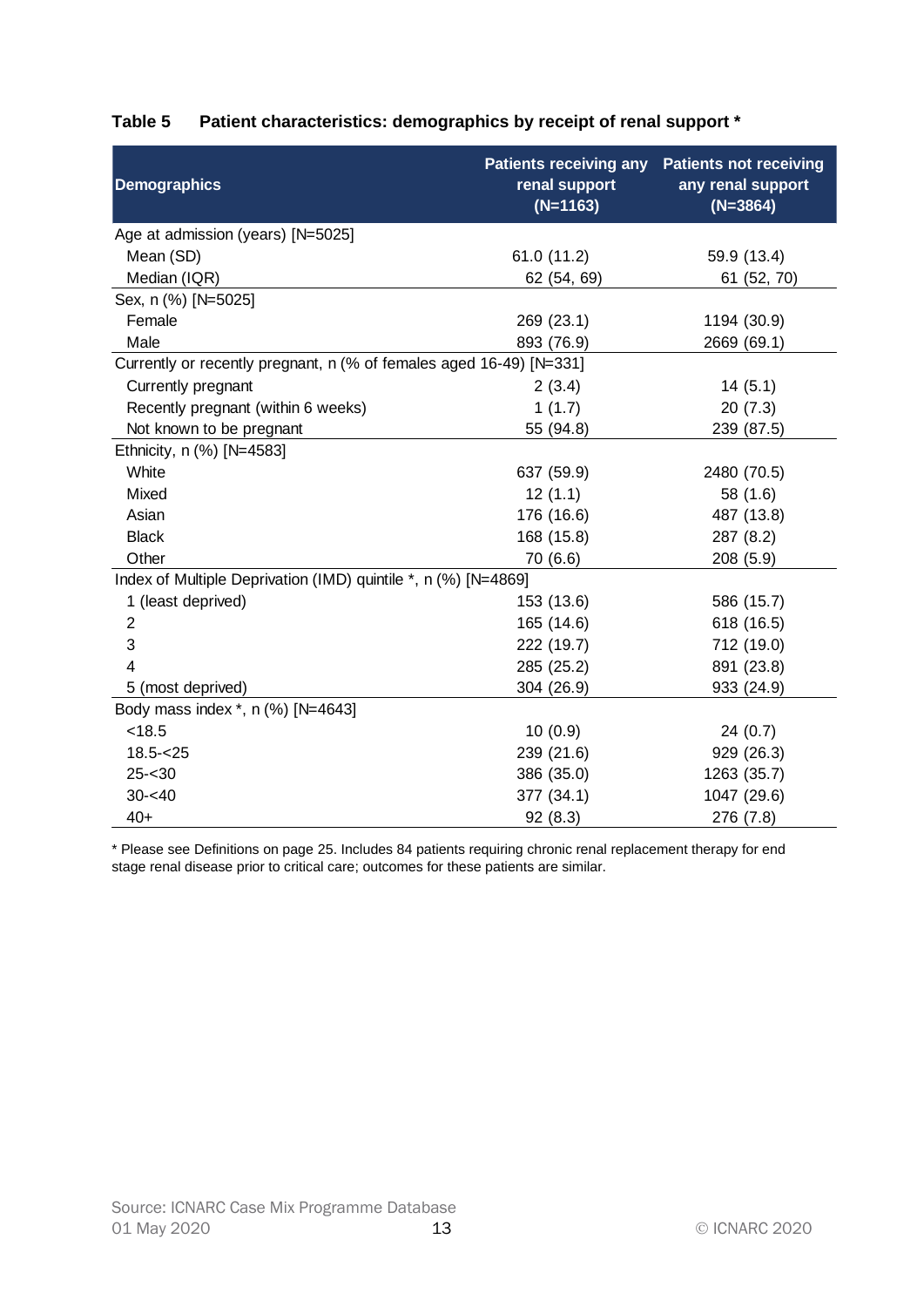| <b>Medical history</b>                                          | <b>Patients receiving any</b><br>renal support<br>$(N=1163)$ | <b>Patients not receiving</b><br>any renal support<br>$(N=3864)$ |
|-----------------------------------------------------------------|--------------------------------------------------------------|------------------------------------------------------------------|
| Dependency prior to admission to acute hospital, n (%) [N=4886] |                                                              |                                                                  |
| Able to live without assistance in daily activities             | 1064 (92.4)                                                  | 3372 (90.3)                                                      |
| Some assistance with daily activities                           | 83(7.2)                                                      | 351 (9.4)                                                        |
| Total assistance with all daily activities                      | 4(0.3)                                                       | 12(0.3)                                                          |
| Very severe comorbidities *, n (%) [N=4916]                     |                                                              |                                                                  |
| Cardiovascular                                                  | 5(0.4)                                                       | 19(0.5)                                                          |
| Respiratory                                                     | 12(1.0)                                                      | 38(1.0)                                                          |
| Renal                                                           | 61(5.3)                                                      | 23(0.6)                                                          |
| Liver                                                           | 1(0.1)                                                       | 13(0.3)                                                          |
| Metastatic disease                                              | 5(0.4)                                                       | 14(0.4)                                                          |
| Haematological malignancy                                       | 7(0.6)                                                       | 64 (1.7)                                                         |
| Immunocompromise                                                | 32(2.8)                                                      | 123(3.3)                                                         |
| Prior hospital length of stay [N=5023]                          |                                                              |                                                                  |
| Mean (SD)                                                       | 2.1(4.5)                                                     | 2.4(8.1)                                                         |
| Median (IQR)                                                    | 1(0, 3)                                                      | 1(0, 3)                                                          |
| CPR within previous 24h, n (%) [N=5004]                         |                                                              |                                                                  |
| In the community                                                | 8(0.1)                                                       | 19(0.3)                                                          |
| In hospital                                                     | 6(0.1)                                                       | 27(0.4)                                                          |
| Indicator of acute severity                                     |                                                              |                                                                  |
| Mechanically ventilated within first 24h *, n (%)<br>$[N=4793]$ | 917 (81.9)                                                   | 2058 (56.0)                                                      |
| APACHE II Score [N=4901]                                        |                                                              |                                                                  |
| Mean (SD)                                                       | 17.1(5.4)                                                    | 14.2(5.0)                                                        |
| Median (IQR)                                                    | 17 (13, 20)                                                  | 14 (11, 17)                                                      |
| PaO2/FiO2 ratio † (kPa), median (IQR) [N=4603]                  | 14.1 (10.5, 19.8)                                            | 16.9 (11.8, 23.3)                                                |
| PaO2/FiO2 ratio +, n(%) [N=4603]                                |                                                              |                                                                  |
| $<$ 13.3 kPa ( $<$ 100 mmHg)                                    | 488 (44.2)                                                   | 1131 (32.3)                                                      |
| 13.3-26.6 kPa (100-200 mmHg)                                    | 507 (45.9)                                                   | 1780 (50.9)                                                      |
| ≥ 26.7 kPa (≥ 200 mmHg)                                         | 109 (9.9)                                                    | 588 (16.8)                                                       |

### <span id="page-13-0"></span>**Table 6 Patient characteristics: medical history and indicators of acute severity by receipt of renal support \***

\* Please see Definitions on page [25.](#page-24-0) Includes 84 patients requiring chronic renal replacement therapy for end stage renal disease prior to critical care; outcomes for these patients are similar. Indicators of acute severity are based on data from the first 24 hours of critical care. † Derived from the arterial blood gas with the lowest PaO<sup>2</sup> from the first 24 hours of critical care.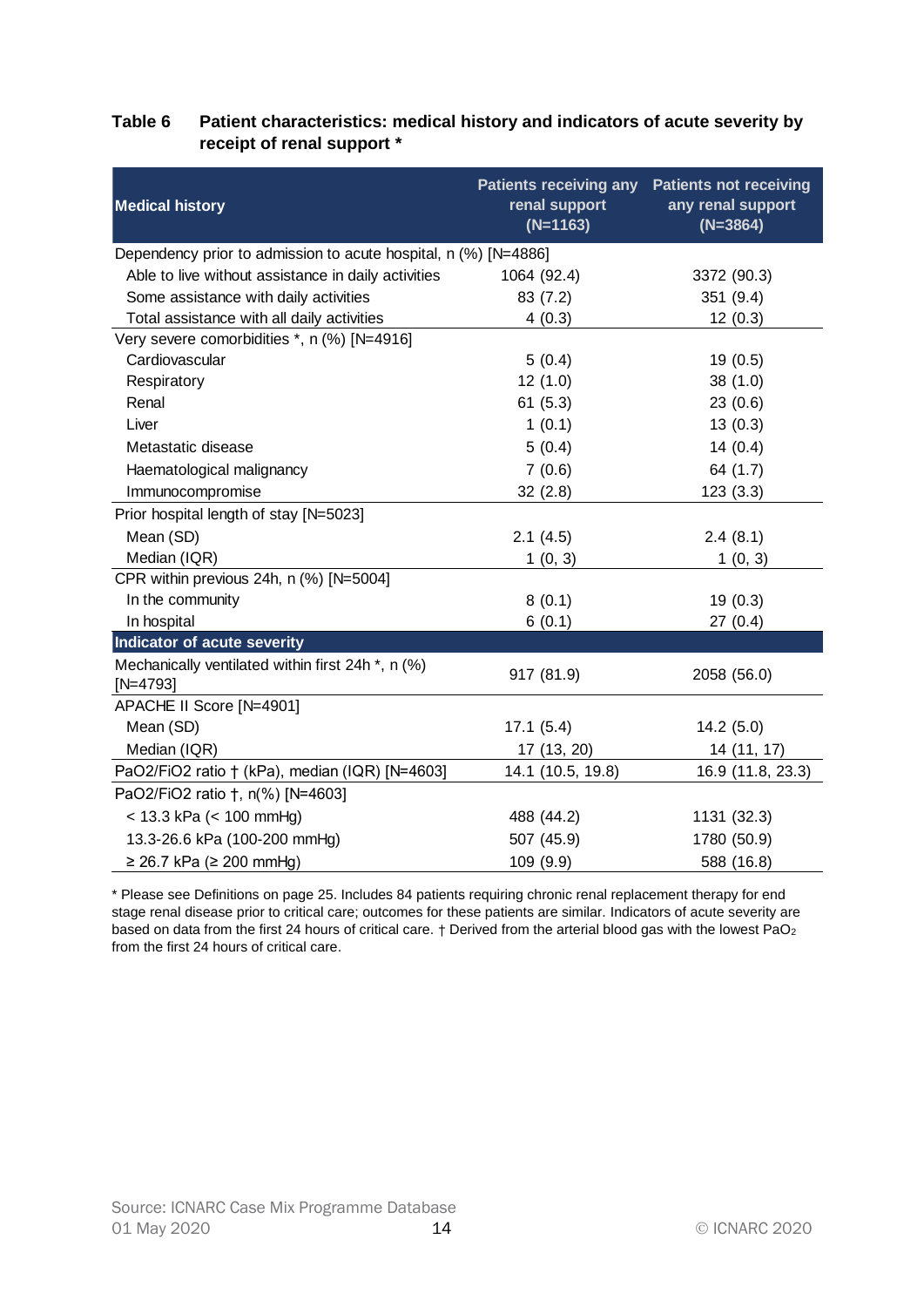# <span id="page-14-0"></span>Outcomes, length of stay and organ support

Critical care outcomes have been received for only 5139 (of 7542) patients, of whom 2497 patients have died and 2642 have been discharged alive from critical care [\(Figure 10](#page-14-1) and [Figure 11\)](#page-15-0). Length of stay in critical care and duration of organ support in critical care are summarised in [Table 7](#page-16-0) and compared with an historic cohort of patients critically ill with viral pneumonia (non-COVID-19) admitted between 1 January 2017 and 31 December 2019. Receipt and duration of organ support are summarised graphically in [Figure 12](#page-17-0) and in [Figure](#page-17-1)  [13,](#page-17-1) respectively.

Please note that [Figure 11](#page-15-0) is biased towards longer lengths of stay in critical care due to the time lag in notification of a patients' discharge or death, while [Table 7,](#page-16-0) [Figure 12](#page-17-0) and [Figure](#page-17-1)  [13](#page-17-1) are biased towards patients with shorter lengths of stay in critical care due to the emerging nature of the UK epidemic. [Figure 10](#page-14-1) and [Figure 11](#page-15-0) assume that patients are still in critical care unless ICNARC has been notified otherwise, and [Table 7,](#page-16-0) [Figure 12](#page-17-0) and [Figure 13](#page-17-1) include only those patients who have either died or been discharged from critical care.



### <span id="page-14-1"></span>**Figure 10 Cumulative outcomes by date of start of critical care \***

\* Please note that patients whose outcome data have not been received are assumed to remain in critical care as of 30 April 2020.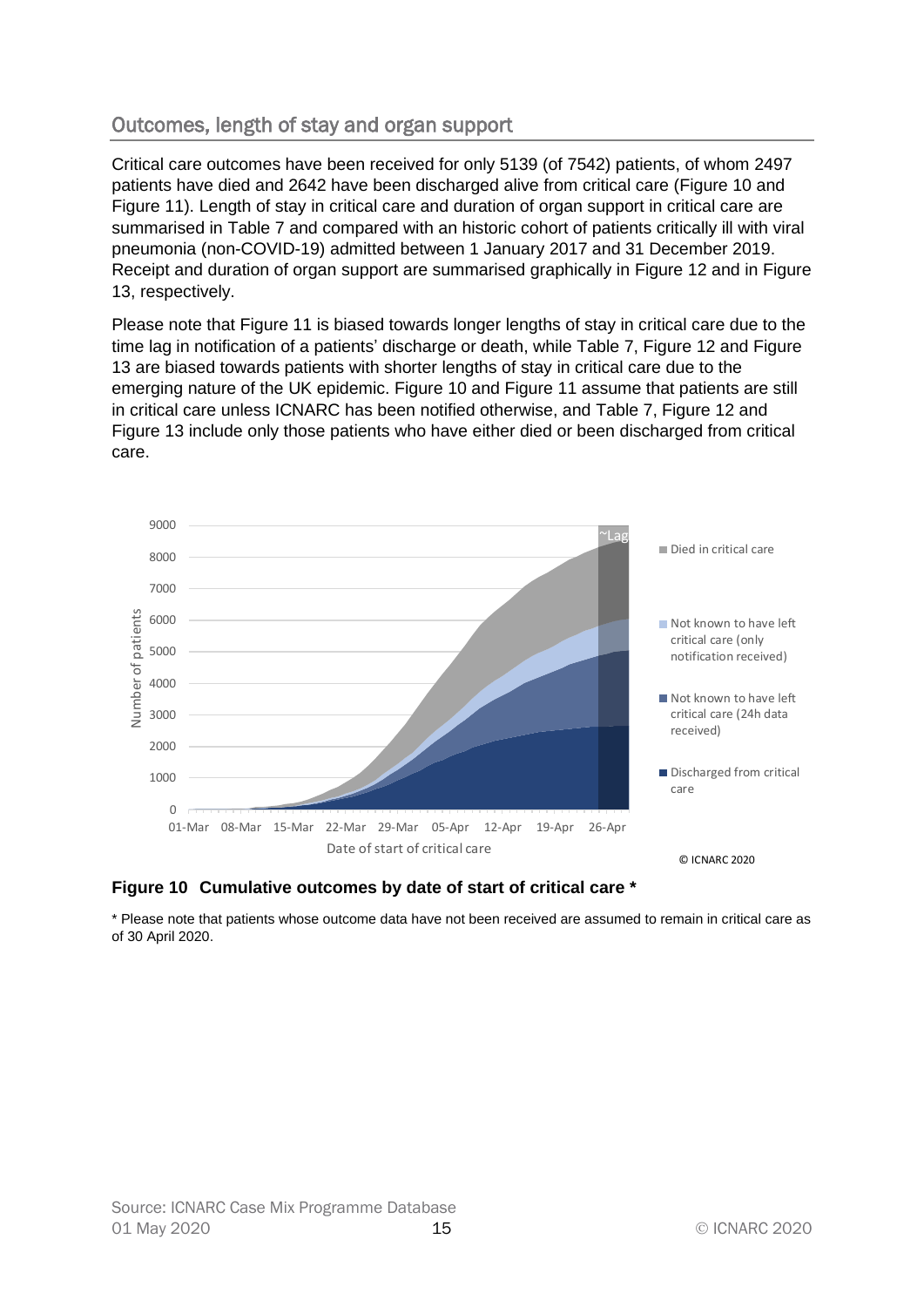

### <span id="page-15-0"></span>**Figure 11 30-day survival among patients with at least 24h data received**

Please note that due to the time lag in notification of patients' discharge or death, this figure is expected to be biased towards *longer* lengths of stay in critical care. Patients who are still in critical care are included only for the period in which they are known to have been in critical care, i.e. from their date of admission until yesterday. Due to the emerging nature of the UK epidemic, the total number of patients available for reporting becomes smaller at longer lengths of follow-up. Compared with the survival statistics presented i[n Table 7,](#page-16-0) [Table 10](#page-21-0) an[d Table 11,](#page-22-1) this approach makes better use of all available data, including data about patients who are still in critical care.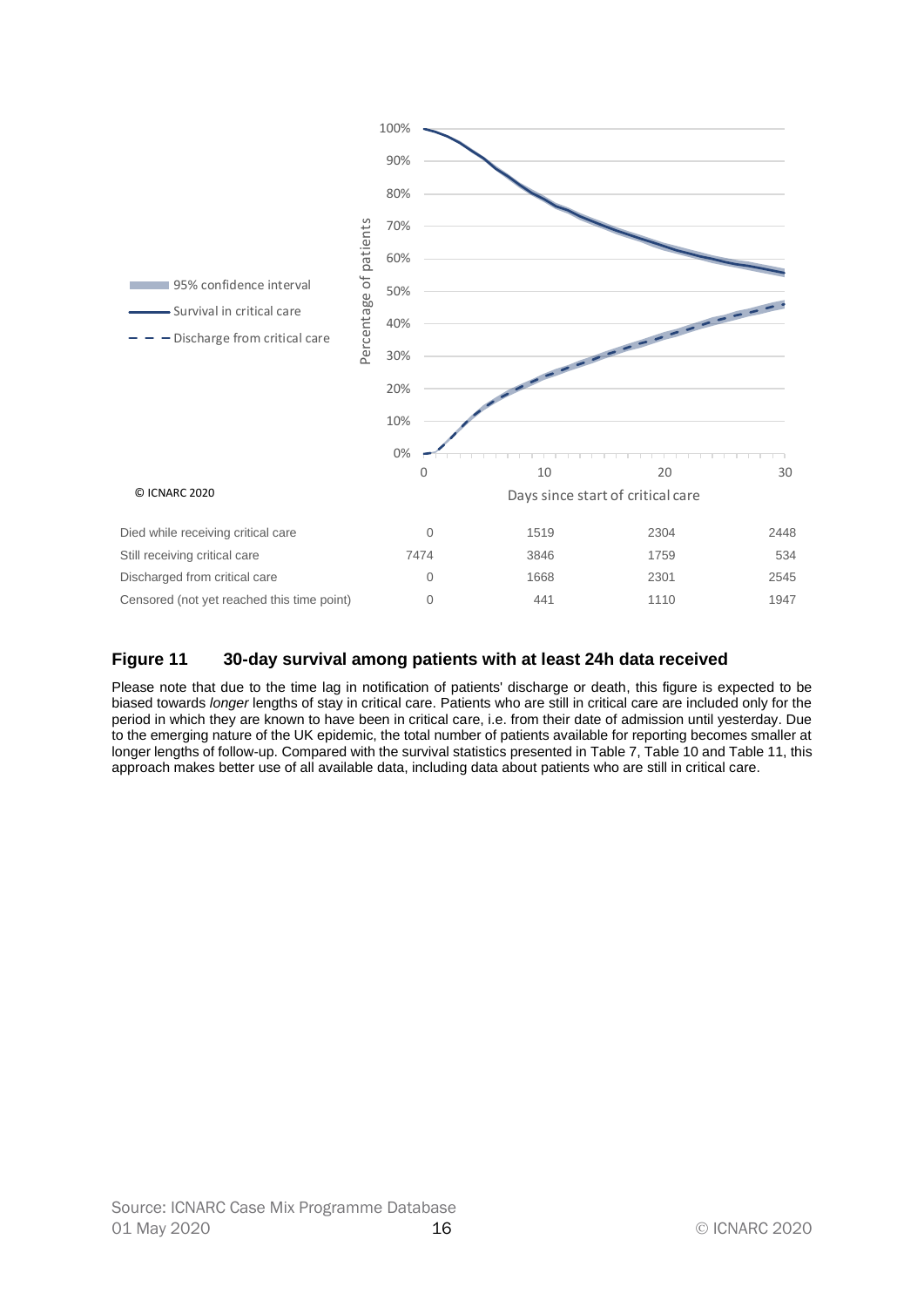| Critical care outcomes among patients who have<br>been discharged or died                  | <b>Patients with COVID-19</b><br>and outcome reported<br>$(N=5139)$ | <b>Patients with viral</b><br>pneumonia<br>(non-COVID-19),<br>2017-19<br>$(N=5367)$ |
|--------------------------------------------------------------------------------------------|---------------------------------------------------------------------|-------------------------------------------------------------------------------------|
| Outcome at end of critical care, n (%)                                                     |                                                                     |                                                                                     |
| Discharged                                                                                 | 2642 (51.4)                                                         | 4184 (78.0)                                                                         |
| <b>Died</b>                                                                                | 2497 (48.6)                                                         | 1183 (22.0)                                                                         |
| <b>Length of stay</b>                                                                      |                                                                     |                                                                                     |
| Length of stay in critical care (days), median (IQR)                                       |                                                                     |                                                                                     |
| Survivors                                                                                  | 6(3, 13)                                                            | 6(3, 12)                                                                            |
| Non-survivors                                                                              | 7(4, 13)                                                            | 6(2, 13)                                                                            |
| Organ support (Critical Care Minimum Dataset) *                                            |                                                                     |                                                                                     |
| Receipt of organ support, at any point, n (%)                                              |                                                                     |                                                                                     |
| Advanced respiratory support                                                               | 3508 (69.8)                                                         | 2610 (48.6)                                                                         |
| Basic respiratory support                                                                  | 2956 (58.8)                                                         | 4413 (82.2)                                                                         |
| Advanced cardiovascular support                                                            | 1396 (27.8)                                                         | 1223 (22.8)                                                                         |
| Basic cardiovascular support                                                               | 4607 (91.6)                                                         | 4993 (93.0)                                                                         |
| Renal support                                                                              | 1163 (23.1)                                                         | 959 (17.9)                                                                          |
| Liver support                                                                              | 29(0.6)                                                             | 48 (0.9)                                                                            |
| Neurological support                                                                       | 318(6.3)                                                            | 316(5.9)                                                                            |
| Combinations of advanced respiratory, advanced<br>cardiovascular and renal support, n (%): |                                                                     |                                                                                     |
| Advanced respiratory support only                                                          | 1629 (31.7)                                                         | 1174 (21.9)                                                                         |
| Advanced cardiovascular support only                                                       | 18(0.4)                                                             | 79 (1.5)                                                                            |
| Renal support only                                                                         | 57(1.1)                                                             | 117(2.2)                                                                            |
| Advanced respiratory and advanced cardiovascular<br>support only                           | 777 (15.1)                                                          | 609 (11.3)                                                                          |
| Advanced respiratory and renal support only                                                | 505(9.8)                                                            | 307(5.7)                                                                            |
| Advanced cardiovascular and renal support only                                             | 4(0.1)                                                              | 15(0.3)                                                                             |
| Advanced respiratory, advanced cardiovascular and<br>renal support                         | 597 (11.6)                                                          | 520 (9.7)                                                                           |
| Duration of organ support (calendar days), median (IQR)                                    |                                                                     |                                                                                     |
| Advanced respiratory support                                                               | 9(5, 15)                                                            | 9(4, 17)                                                                            |
| Total (advanced + basic) respiratory support                                               | 8(4, 14)                                                            | 6(3, 13)                                                                            |
| Advanced cardiovascular support                                                            | 3(1, 5)                                                             | 3(2, 5)                                                                             |
| Total (advanced + basic) cardiovascular support                                            | 8(4, 14)                                                            | 6(4, 13)                                                                            |
| Renal support                                                                              | 5(3, 10)                                                            | 6(3, 12)                                                                            |

#### <span id="page-16-0"></span>**Table 7 Outcome, length of stay and organ support \***

Please note that owing to the emerging nature of the epidemic, the sample of patients with confirmed COVID-19 represented in this table is biased towards patients with *shorter* lengths of stay in critical care prior to discharge or death, i.e. those who died or recovered quickly. This does not apply to the comparison patients with viral pneumonia (non-COVID-19), 2017-19. \* Please see Definitions on page [25.](#page-24-0)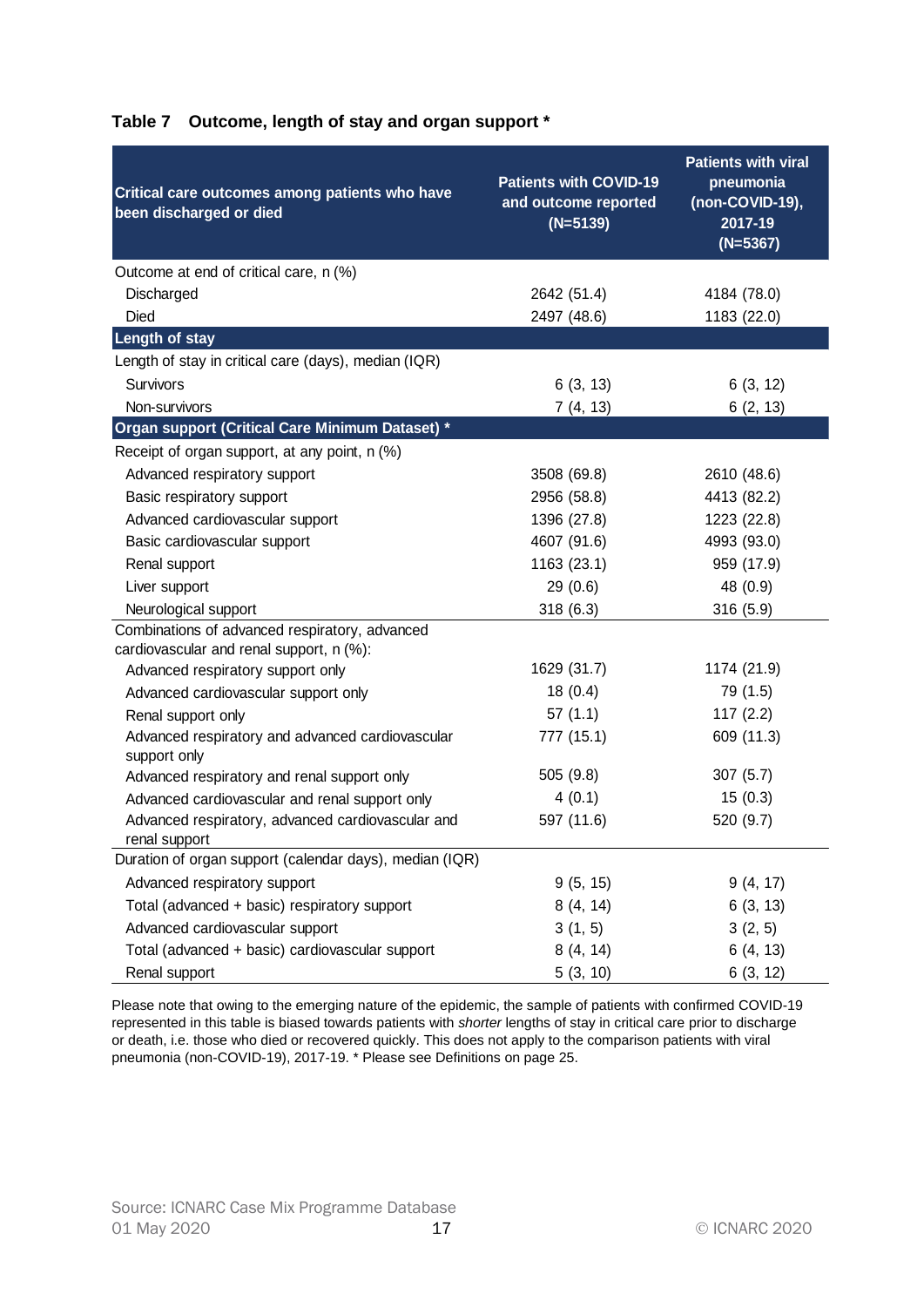

#### <span id="page-17-0"></span>**Figure 12 Percentage of patients receiving organ support \***

Please note that owing to the emerging nature of the epidemic, the sample of patients with confirmed COVID-19 represented in this table is biased towards patients with *shorter* lengths of stay in critical care prior to discharge or death, i.e. patients who died or recovered quickly. \* Please see Definitions on page [25.](#page-24-0)



#### <span id="page-17-1"></span>**Figure 13 Duration of organ support received \***

This Figure presents median and interquartile range, in calendar days. Please note that owing to the emerging nature of the epidemic, the sample of patients with confirmed COVID-19 represented in this table is biased towards patients with *shorter* lengths of stay in critical care prior to discharge or death, i.e. patients who died or recovered quickly. \* Please see Definitions on page [25.](#page-24-0)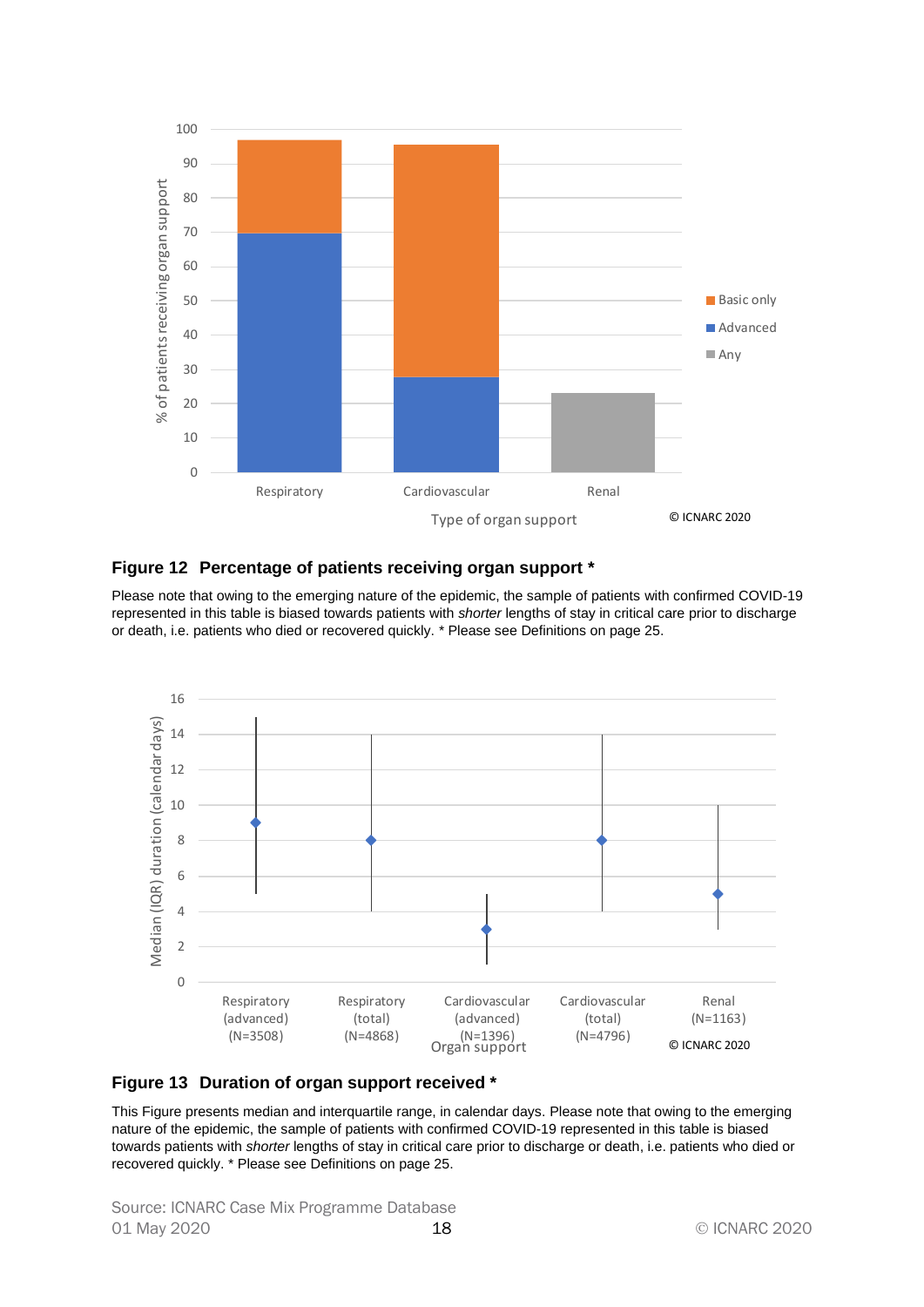# <span id="page-18-0"></span>Outcomes by patient characteristics

Critical care outcomes for patients critically ill with confirmed COVID-19 across major patient subgroups are summarised in [Table 8](#page-18-1) and compared with an historic cohort of patients critically ill with viral pneumonia (non-COVID-19) admitted between 1 January 2017 and 31 December 2019.

| <b>Patient characteristic</b>                  | Patients with COVID-19 and<br>outcome reported<br>$(N=5139)$ |                        | <b>Patients with viral</b><br>pneumonia<br>(non-COVID-19), 2017-19<br>$(N=5782)$ |  |
|------------------------------------------------|--------------------------------------------------------------|------------------------|----------------------------------------------------------------------------------|--|
|                                                | <b>Discharged alive</b>                                      | <b>Died in</b>         | Died in                                                                          |  |
|                                                | from critical care<br>n (%)                                  | critical care<br>n (%) | critical care<br>(%)                                                             |  |
| Age at admission (years)                       |                                                              |                        |                                                                                  |  |
| 16-39                                          | 304 (78.6)                                                   | 83 (21.4)              | (7.5)                                                                            |  |
| 40-49                                          | 454 (74.4)                                                   | 156 (25.6)             | (12.6)                                                                           |  |
| 50-59                                          | 770 (59.3)                                                   | 529 (40.7)             | (19.7)                                                                           |  |
| 60-69                                          | 673 (44.3)                                                   | 845 (55.7)             | (26.2)                                                                           |  |
| 70-79                                          | 364 (32.9)                                                   | 742 (67.1)             | (31.6)                                                                           |  |
| $80+$                                          | 76 (35.0)                                                    | 141 (65.0)             | (31.5)                                                                           |  |
| Sex                                            |                                                              |                        |                                                                                  |  |
| Female                                         | 856 (57.4)                                                   | 635 (42.6)             | (19.6)                                                                           |  |
| Male                                           | 1786 (49.0)                                                  | 1860 (51.0)            | (24.1)                                                                           |  |
| Ethnicity                                      |                                                              |                        |                                                                                  |  |
| White                                          | 1689 (53.3)                                                  | 1479 (46.7)            | (22.3)                                                                           |  |
| Mixed                                          | 34 (49.3)                                                    | 35(50.7)               | (15.9)                                                                           |  |
| Asian                                          | 300 (45.6)                                                   | 358 (54.4)             | (19.8)                                                                           |  |
| <b>Black</b>                                   | 212 (46.9)                                                   | 240 (53.1)             | (13.0)                                                                           |  |
| Other                                          | 167 (56.0)                                                   | 131 (44.0)             | (20.4)                                                                           |  |
| Index of Multiple Deprivation (IMD) quintile * |                                                              |                        |                                                                                  |  |
| 1 (least deprived)                             | 414 (54.8)                                                   | 341 (45.2)             | (22.8)                                                                           |  |
| $\boldsymbol{2}$                               | 417 (51.9)                                                   | 386 (48.1)             | (23.3)                                                                           |  |
| 3                                              | 502 (52.6)                                                   | 453 (47.4)             | (22.9)                                                                           |  |
| 4                                              | 588 (49.0)                                                   | 613 (51.0)             | (20.8)                                                                           |  |
| 5 (most deprived)                              | 642 (50.4)                                                   | 631 (49.6)             | (21.2)                                                                           |  |
| Body mass index                                |                                                              |                        |                                                                                  |  |
| < 25                                           | 657 (52.9)                                                   | 584 (47.1)             | (23.5)                                                                           |  |
| $25 - 30$                                      | 847 (50.2)                                                   | 840 (49.8)             | (23.4)                                                                           |  |
| $30 - 40$                                      | 769 (53.4)                                                   | 671 (46.6)             | (19.4)                                                                           |  |
| $40+$                                          | 190 (50.8)                                                   | 184 (49.2)             | (15.3)                                                                           |  |
| Assistance required with daily activities      |                                                              |                        |                                                                                  |  |
| No                                             | 2370 (52.4)                                                  | 2149 (47.6)            | (19.9)                                                                           |  |
| Yes                                            | 196 (43.0)                                                   | 260 (57.0)             | (28.0)                                                                           |  |
| Any very severe comorbidities *                |                                                              |                        |                                                                                  |  |
| No                                             | 2421 (52.2)                                                  | 2216 (47.8)            | (19.3)                                                                           |  |
| Yes                                            | 161 (43.2)                                                   | 212 (56.8)             | (33.9)                                                                           |  |

# <span id="page-18-1"></span>**Table 8 Outcome by patient characteristics**

Please note that owing to the emerging nature of the epidemic, the sample of patients with COVID-19 represented in this table is biased towards patients with *shorter* lengths of stay in critical care prior to discharge or death (i.e. those who died or recovered quickly). This does not apply to the comparison patients with viral pneumonia (non-COVID-19), 2017-19. \* Please see Definitions on page [25.](#page-24-0)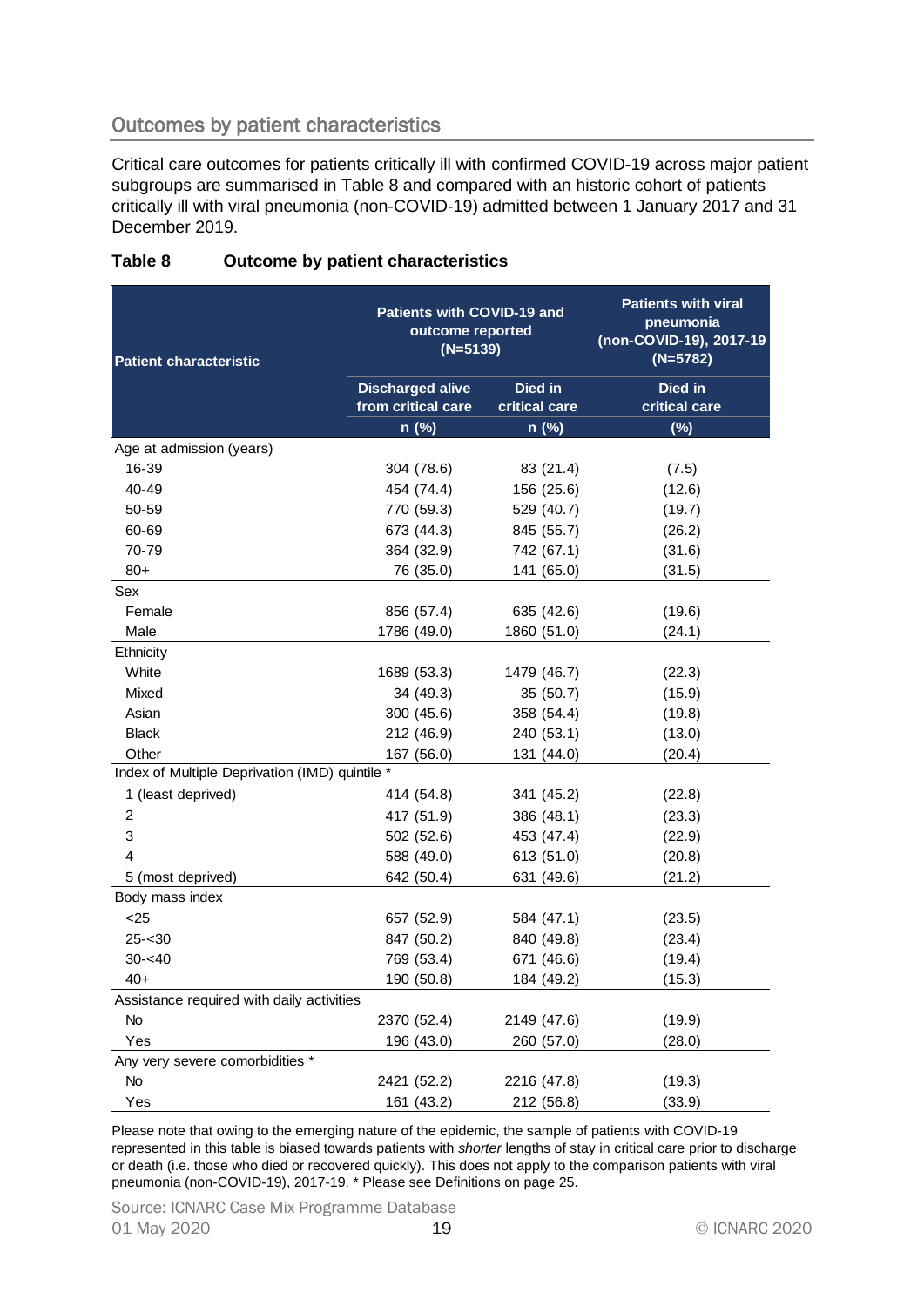# <span id="page-19-0"></span>Outcomes by receipt of organ support

[Figure 14](#page-19-1) presents 30-day survival for patients critically ill with confirmed COVID-19 who received mechanical ventilation during the first 24 hours of critical care compared with patients who did not.

Critical care outcomes for patients critically ill with confirmed COVID-19 who received advanced respiratory support at any point during critical care and who received basic respiratory support only are summarised in [Table 10.](#page-21-0) Critical care outcomes for patients critically ill with confirmed COVID-19 who received renal support at any point during critical care and who did not receive renal support are summarised in [Table 11.](#page-22-1)



<span id="page-19-1"></span>![](_page_19_Figure_4.jpeg)

\* Please see Definitions on pag[e 25.](#page-24-0) Patients who are still in critical care are included only for the period in which they are known to have been in critical care, i.e. from their date of start of critical care until yesterday. The numbers of patients available for reporting (in brackets) are the number of patients who are known to have either died or been discharged on or before that time point plus the number of patients known to have been still in critical care beyond that time point. Due to the emerging nature of the UK epidemic, the total number of patients available for reporting becomes smaller at longer lengths of follow-up. Compared with the survival statistics presented in [Table 7](#page-16-0) and [Table 10,](#page-21-0) this approach makes better use of all available data, including data about patients who are still in critical care.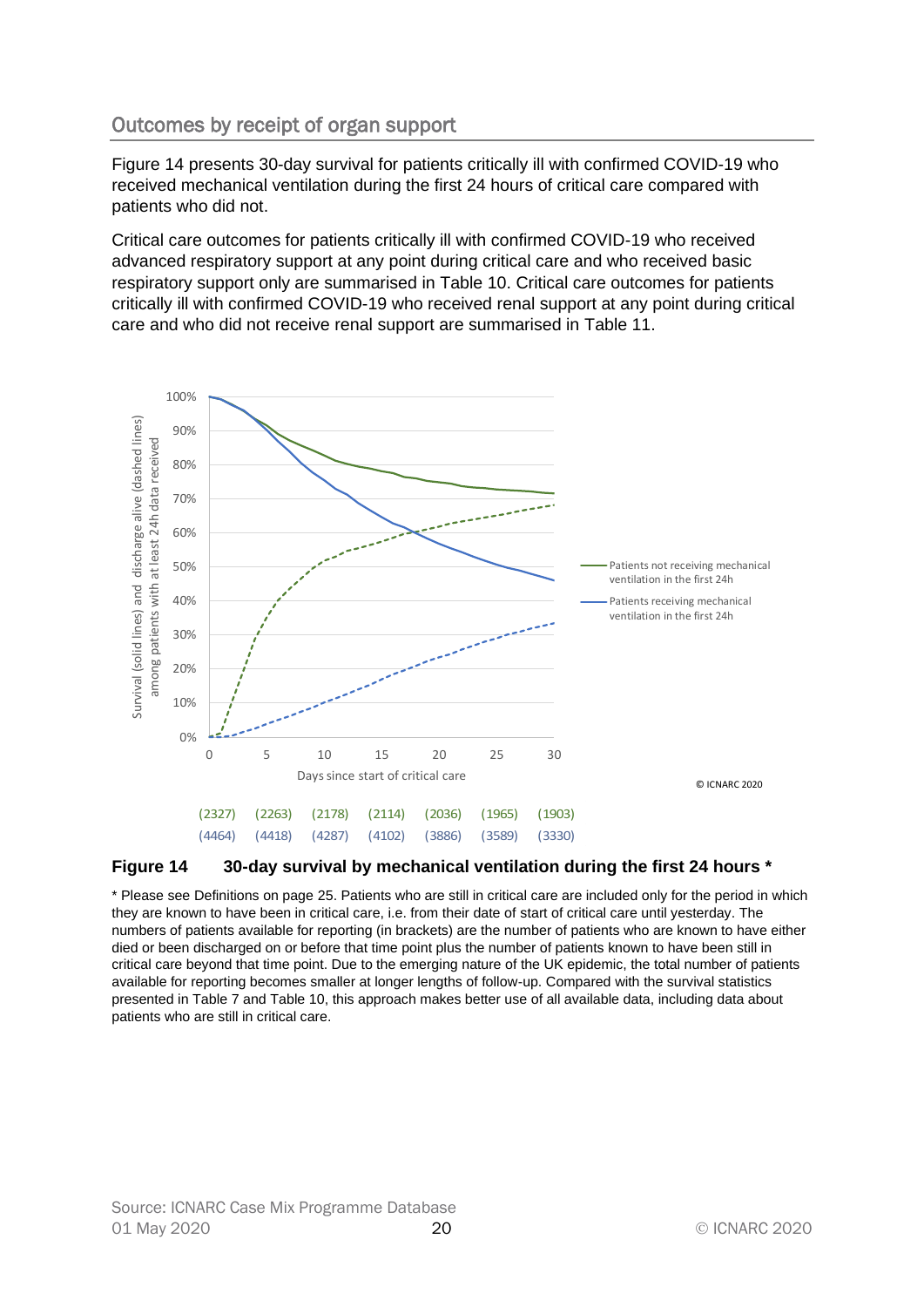| Organ support received *                                                               | <b>Patients with COVID-19 and</b><br>outcome reported<br>$(N=5139)$ |                          | <b>Patients with viral</b><br>pneumonia<br>(non-COVID-19), 2017-19<br>$(N=5782)$ |
|----------------------------------------------------------------------------------------|---------------------------------------------------------------------|--------------------------|----------------------------------------------------------------------------------|
|                                                                                        | <b>Discharged alive</b><br>from critical care                       | Died in<br>critical care | Died in<br>critical care                                                         |
|                                                                                        | n (%)                                                               | $n$ (%)                  | $(\sqrt[6]{6})$                                                                  |
| Any respiratory support                                                                |                                                                     |                          |                                                                                  |
| Basic only                                                                             | 1124 (82.6)                                                         | 236 (17.4)               | (11.3)                                                                           |
| Advanced                                                                               | 1333 (38.0)                                                         | 2175 (62.0)              | (34.3)                                                                           |
| Any renal support                                                                      | 293 (25.2)                                                          | 870 (74.8)               | (46.6)                                                                           |
| Combinations of advanced<br>respiratory, advanced<br>cardiovascular and renal support: |                                                                     |                          |                                                                                  |
| Advanced respiratory support only                                                      | 862 (52.9)                                                          | 767 (47.1)               | (19.4)                                                                           |
| Advanced respiratory and<br>advanced cardiovascular support<br>only                    | 225 (29.0)                                                          | 552 (71.0)               | (41.1)                                                                           |
| Advanced respiratory and renal<br>support only                                         | 147 (29.1)                                                          | 358 (70.9)               | (38.1)                                                                           |
| Advanced respiratory, advanced<br>cardiovascular and renal support                     | 99 (16.6)                                                           | 498 (83.4)               | (57.9)                                                                           |

# <span id="page-20-0"></span>**Table 9 Outcome by combinations of organ support \***

Please note that owing to the emerging nature of the epidemic, the sample of patients with COVID-19 represented in this table is biased towards patients with *shorter* lengths of stay in critical care prior to discharge or death, i.e. those who died or recovered quickly. \* Please see Definitions on pag[e 25.](#page-24-0)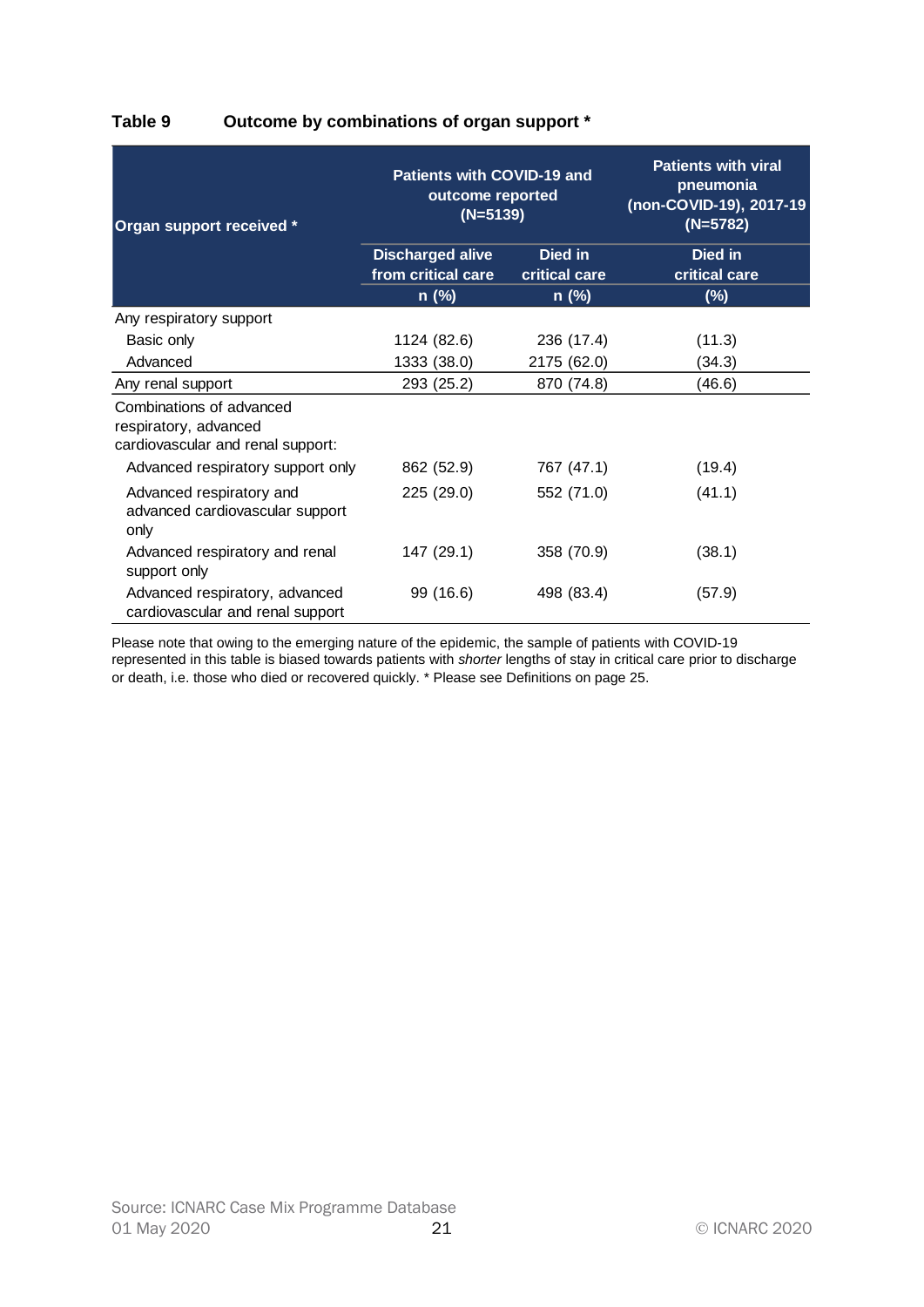#### <span id="page-21-0"></span>**Table 10 Outcome, length of stay and organ support by receipt of respiratory support \***

| Critical care outcomes among patients who have<br>been discharged or died | <b>Patients receiving</b><br>advanced respiratory<br>support *<br>$(N=3508)$ | <b>Patients receiving</b><br>only basic respiratory<br>support *<br>$(N=1360)$ |
|---------------------------------------------------------------------------|------------------------------------------------------------------------------|--------------------------------------------------------------------------------|
| Outcome at end of critical care, n (%)                                    |                                                                              |                                                                                |
| Discharged                                                                | 1333 (38.0)                                                                  | 1124 (82.6)                                                                    |
| <b>Died</b>                                                               | 2175 (62.0)                                                                  | 236 (17.4)                                                                     |
| <b>Length of stay</b>                                                     |                                                                              |                                                                                |
| Length of stay in critical care (days), median (IQR)                      |                                                                              |                                                                                |
| <b>Survivors</b>                                                          | 13(7, 19)                                                                    | 3(2, 5)                                                                        |
| Non-survivors                                                             | 8(5, 13)                                                                     | 3(2, 5)                                                                        |
| Organ support (Critical Care Minimum Dataset) *                           |                                                                              |                                                                                |
| Receipt of organ support, at any point, n (%)                             |                                                                              |                                                                                |
| Basic respiratory support                                                 | 1596 (45.5)                                                                  | 1360 (100.0)                                                                   |
| Advanced cardiovascular support                                           | 1374 (39.2)                                                                  | 16(1.2)                                                                        |
| Basic cardiovascular support                                              | 3316 (94.5)                                                                  | 1196 (87.9)                                                                    |
| Renal support                                                             | 1102 (31.4)                                                                  | 48 (3.5)                                                                       |
| Liver support                                                             | 28(0.8)                                                                      | 0(0.0)                                                                         |
| Neurological support                                                      | 309(8.8)                                                                     | 8(0.6)                                                                         |
| Duration of organ support (calendar days), median (IQR)                   |                                                                              |                                                                                |
| Total (advanced + basic) respiratory support                              | 11(6, 16)                                                                    | 4(2, 6)                                                                        |
| Advanced cardiovascular support                                           | 3(1, 5)                                                                      | 2(1, 2.5)                                                                      |
| Total (advanced + basic) cardiovascular support                           | 11(6, 16)                                                                    | 4(3, 6)                                                                        |
| Renal support                                                             | 6(3, 10)                                                                     | 3(2, 5)                                                                        |

Please note that owing to the emerging nature of the epidemic, the sample of patients with COVID-19 represented in this table is biased towards patients with *shorter* lengths of stay in critical care prior to discharge or death, i.e. those who died or recovered quickly. \* Please see Definitions on page [25.](#page-24-0) Patients receiving no respiratory support excluded due to small numbers.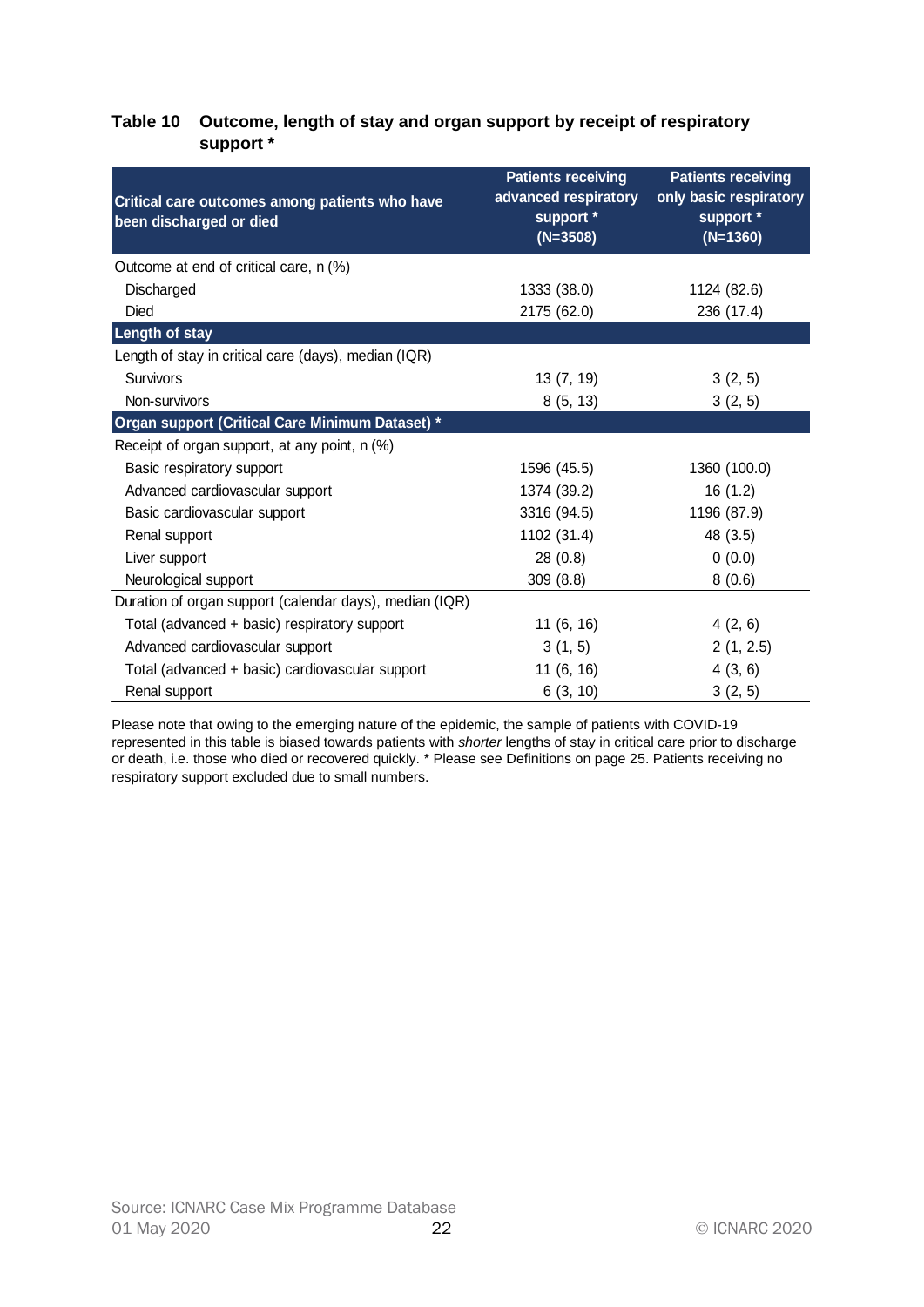| Critical care outcomes among patients who have<br>been discharged or died | <b>Patients receiving</b><br>any renal support *<br>$(N=1163)$ | <b>Patients not</b><br>receiving any renal<br>support *<br>$(N=3864)$ |
|---------------------------------------------------------------------------|----------------------------------------------------------------|-----------------------------------------------------------------------|
| Outcome at end of critical care, n (%)                                    |                                                                |                                                                       |
| Discharged                                                                | 293 (25.2)                                                     | 2290 (59.3)                                                           |
| <b>Died</b>                                                               | 870 (74.8)                                                     | 1574 (40.7)                                                           |
| <b>Length of stay</b>                                                     |                                                                |                                                                       |
| Length of stay in critical care (days), median (IQR)                      |                                                                |                                                                       |
| <b>Survivors</b>                                                          | 16 (9, 23)                                                     | 6(3, 12)                                                              |
| Non-survivors                                                             | 10 (6, 15)                                                     | 6(3, 10)                                                              |
| Organ support (Critical Care Minimum Dataset) *                           |                                                                |                                                                       |
| Receipt of organ support, at any point, n (%)                             |                                                                |                                                                       |
| Advanced respiratory support                                              | 1102 (94.8)                                                    | 2406 (62.3)                                                           |
| Basic respiratory support                                                 | 442 (38.0)                                                     | 2514 (65.1)                                                           |
| Advanced cardiovascular support                                           | 601 (51.7)                                                     | 795 (20.6)                                                            |
| Basic cardiovascular support                                              | 1099 (94.5)                                                    | 3508 (90.8)                                                           |
| Liver support                                                             | 21(1.8)                                                        | 8(0.2)                                                                |
| Neurological support                                                      | 108(9.3)                                                       | 210(5.4)                                                              |
| Duration of organ support (calendar days), median (IQR)                   |                                                                |                                                                       |
| Advanced respiratory support                                              | 12(8, 17)                                                      | 8(5, 13)                                                              |
| Total (advanced + basic) respiratory support                              | 12(8, 18)                                                      | 7(4, 12)                                                              |
| Advanced cardiovascular support                                           | 3(2, 6)                                                        | 2(1, 5)                                                               |
| Total (advanced + basic) cardiovascular support                           | 12 (8, 18)                                                     | 7 (4, 12)                                                             |

# <span id="page-22-1"></span>**Table 11 Outcome, length of stay and organ support by receipt of renal support \***

Please note that owing to the emerging nature of the epidemic, the sample of patients with COVID-19 represented in this table is biased towards patients with *shorter* lengths of stay in critical care prior to discharge or death, i.e. those who died or recovered quickly. \* Please see Definitions on page [25.](#page-24-0) Includes 84 patients requiring chronic renal replacement therapy for end stage renal disease prior to critical care; outcomes for these patients are similar.

# <span id="page-22-0"></span>Multivariable analyses

To date, ICNARC have not undertaken multivariable analyses of risk factors for critical care outcomes for critically ill patients with confirmed COVID-19 due to the bias of reporting from early data while the majority of patients were still receiving critical care. Now that a substantial number of outcomes have been received, these analyses are progressing, using time-to-event methods to deal with censored outcomes, and will be included in next week's report.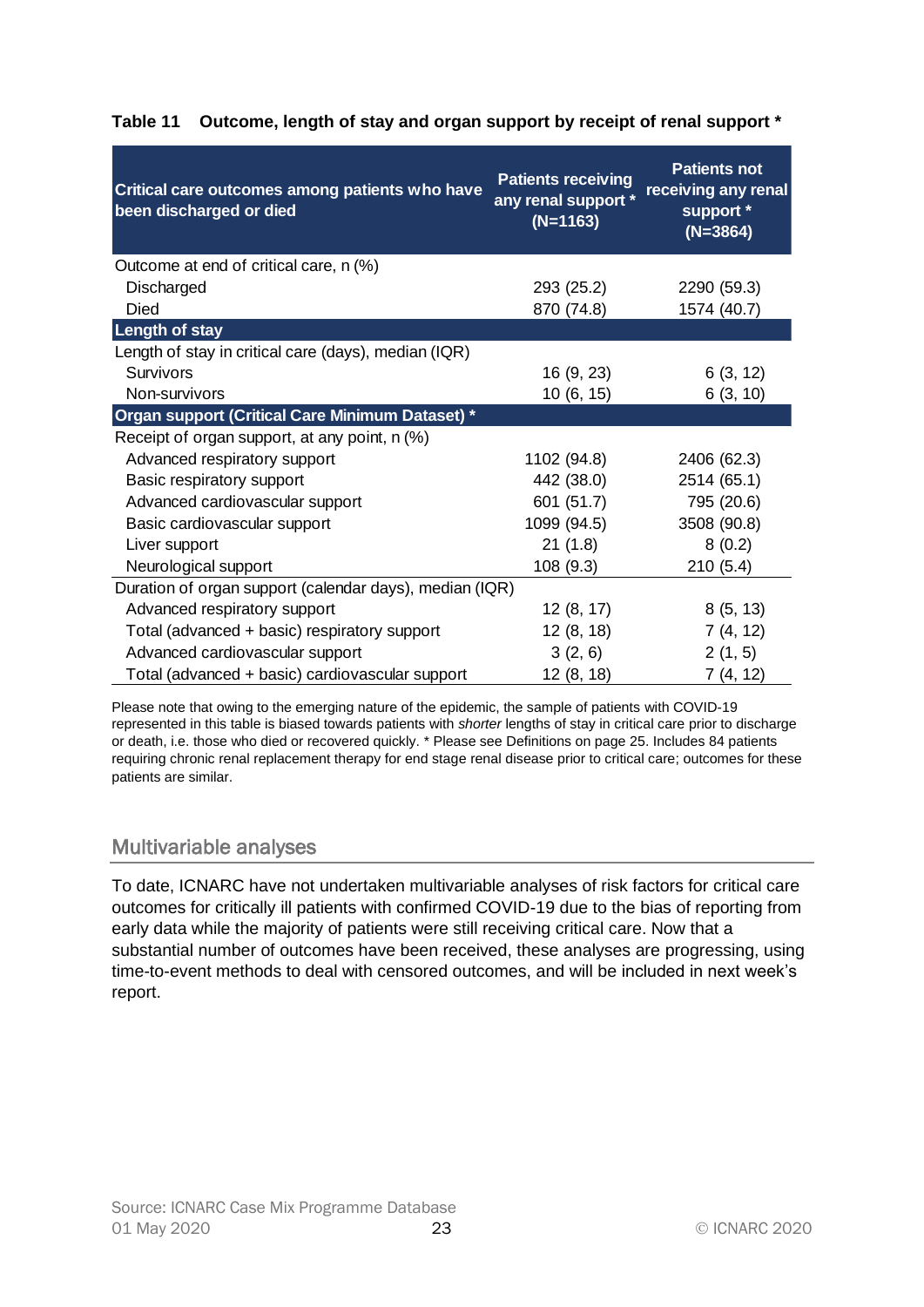# <span id="page-23-0"></span>Data completeness

Completeness of key variables is summarised in [Table 12.](#page-23-1)

# <span id="page-23-1"></span>**Table 12 Data completeness of key variables**

| <b>Variable</b>                                         | N missing %  |
|---------------------------------------------------------|--------------|
| 24h variables (N=7542)                                  |              |
| NHS number (used to combine transfers and readmissions) | 207(2.7)     |
| Age                                                     | 5(0.1)       |
| Sex                                                     | 4(0.1)       |
| Currently or recently pregnant                          | 11 $(2.3)$ † |
| Ethnicity                                               | 772 (10.2)   |
| Index of Multiple Deprivation                           | 223 (3.0)    |
| <b>BMI</b>                                              | 713 (9.5)    |
| Prior dependency *                                      | 407 (5.4)    |
| Very severe comorbidities                               | 301(4.0)     |
| Prior hospital length of stay                           | 18(0.2)      |
| CPR within previous 24h                                 | 148 (2.0)    |
| Mechanical ventilation during the first 24h *           | 662 (8.8)    |
| <b>APACHE II Score</b>                                  | 396 (5.3)    |
| PaO2/FiO2 ratio                                         | 865 (11.5)   |
| Outcome variables (N=5139)                              |              |
| Outcome at end of critical care                         | 0(0.0)       |
| Length of stay in critical care                         | 69 (1.3)     |
| Advanced respiratory support *                          | 112(2.2)     |
| Basic respiratory support *                             | 113(2.2)     |
| Advanced cardiovascular support *                       | 112(2.2)     |
| Basic cardiovascular support *                          | 112(2.2)     |
| Renal support *                                         | 112(2.2)     |
| Liver support *                                         | 112(2.2)     |
| Neurological support *                                  | 112(2.2)     |

\* Please see Definitions on page [25;](#page-24-0) † % of female patients aged 16-49 years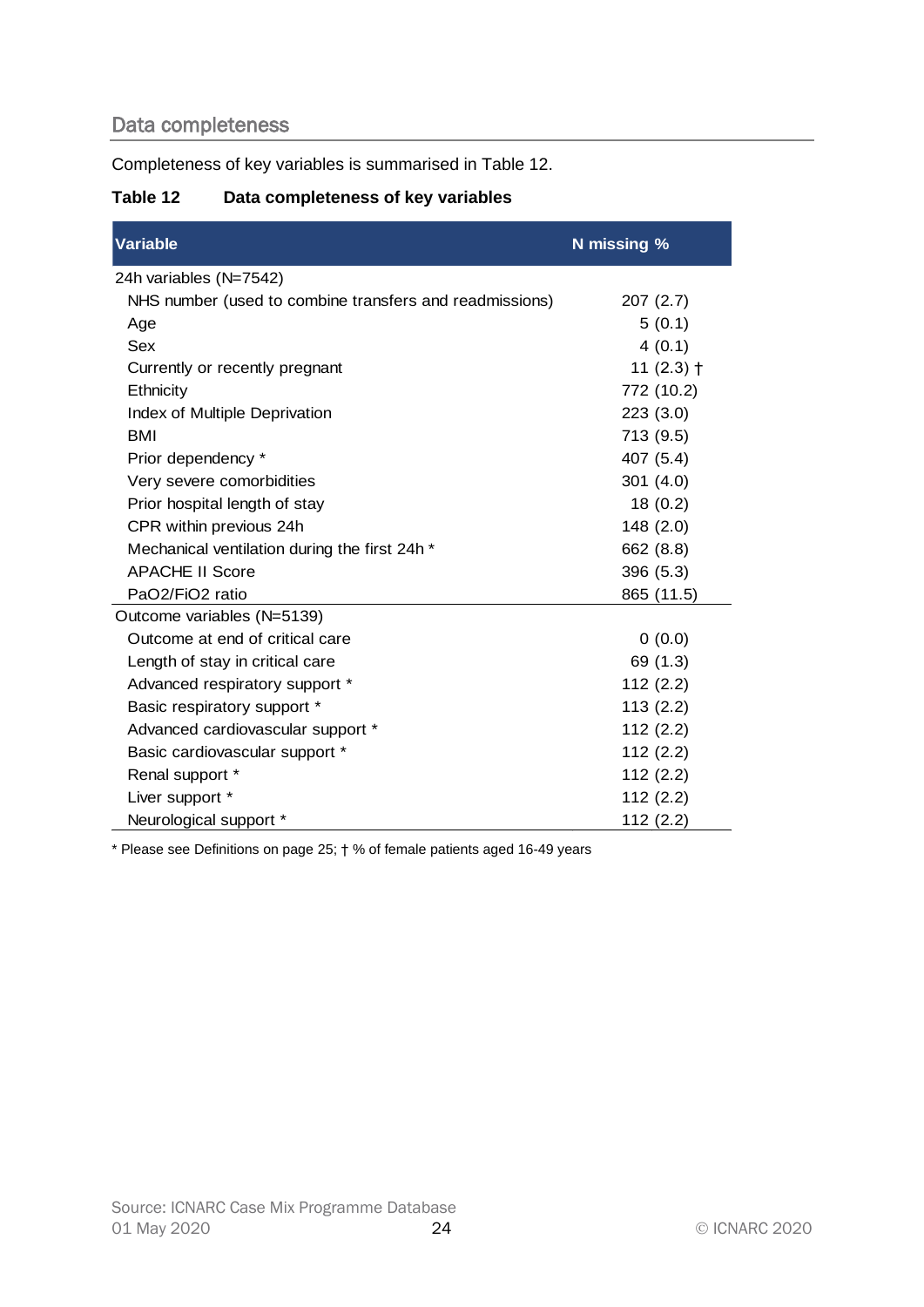# <span id="page-24-0"></span>**Definitions**

**Patients** are classified as either:

- Notification only received: ICNARC has received a notification of the patient's admission to critical care but has not received any patient data from the first 24 hours or beyond
- 24h data only received: ICNARC has received patient data relating to the first 24 hours in critical care but has not yet been notified of the patient's critical care outcome
- Outcome data received: ICNARC has received submission of data relating to the patient's critical care outcome (e.g. survival, length of stay, duration of organ support) (Please note: to ensure that data are as complete and up-to-date as possible, we have begun transitioning to allow units to submit a reduced set of minimum outcome data, less than is ordinarily included in the full Case Mix Programme)
- Hospital outcome data received: Data have been updated with outcomes at ultimate discharge from hospital (Please note: this data is currently limited for patients with COVID-19 and not included in this report)

**Index of Multiple Deprivation (IMD)** is based on the patient's usual residential postcode (assigned at the level of Lower Layer Super Output Area) according to:

- English Index of Multiple Deprivation 2019 for postcodes in England
- Welsh Index of Multiple Deprivation 2019 for postcodes in Wales
- Northern Ireland Multiple Deprivation Measure 2017 for postcodes in Norther Ireland

**Body mass index** is calculated as the weight in kilograms divided by the height in metres squared. Weight and height values may have been measured or estimated.

**Very severe comorbidities** must have been evident within the six months prior to critical care and documented at or prior to critical care:

- Cardiovascular: symptoms at rest
- Respiratory: shortness of breath with light activity or home ventilation
- Renal: renal replacement therapy for end-stage renal disease
- Liver: biopsy-proven cirrhosis, portal hypertension or hepatic encephalopathy
- Metastatic disease: distant metastases
- Haematological malignancy: acute or chronic leukaemia, multiple myeloma or lymphoma
- Immunocompromise: chemotherapy, radiotherapy or daily high dose steroid treatment in previous six months, HIV/AIDS or congenital immune deficiency

**Mechanical ventilation during the first 24 hours** was identified by the recording of a ventilated respiratory rate, indicating that all or some of the breaths or a portion of the breaths (pressure support) were delivered by a mechanical device. This usually indicates invasive ventilation; BPAP (bilevel positive airway pressure) would meet this definition but CPAP (continuous positive airway pressure) does not.